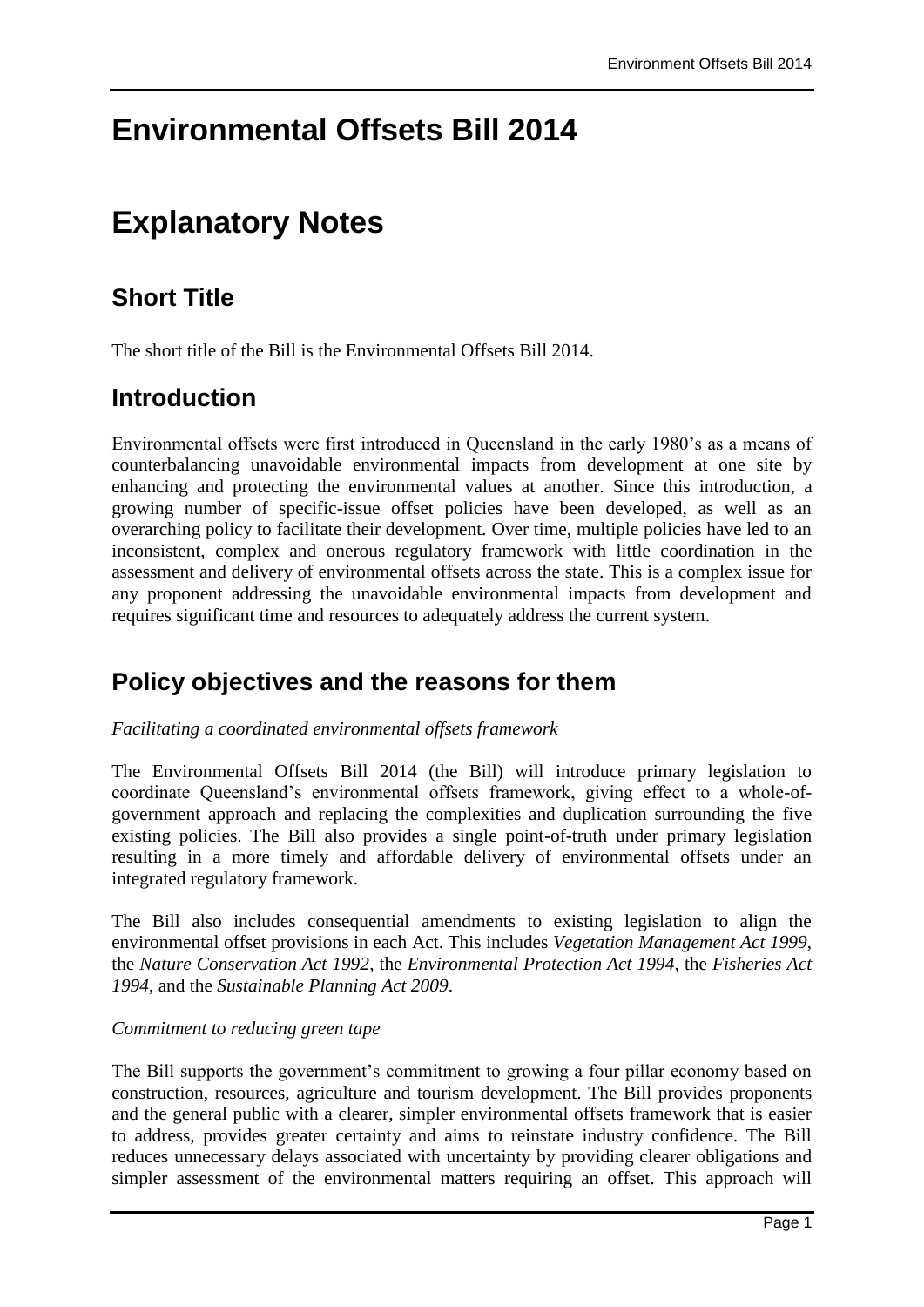support a strong economic future by reducing green tape associated with environmental approvals and providing a framework with greater focus on environmental outcomes for Queensland's environmental values.

The Bill introduces a financial settlement offset which allows proponents to acquit their offset obligations post approval, by paying a calculated sum of money to an Offsets Account. This approach removes the proponent's obligation of delivering, managing and monitoring an environmental offset over time, allowing proponents to proceed with their activity whilst supporting a framework that delivers real environmental outcomes with the funds obtained. The funds are invested in the provision of on-ground offsets that benefit the matter impacted by development.

The Bill also gives effect to the revision of the number of environmental matters subject to offsets. This will result in efficiency gains by concentrating resources on those matters requiring the greatest protection and removing the need to administer matters which are not threatened under environmental legislation.

The Bill also provides a test of significance when considering the environmental impacts of a development. This test increases the current threshold of impact from any impact to one that is "significant". Such a pragmatic approach avoids onerous imposts on projects that have minor impacts on environmental matters and recognises the environment's ability to regenerate.

## *Removing inconsistency between specific-issue offset policies*

This Bill will provide for the introduction of a single policy, replacing the five current offset policies in the state:

- Policy for Vegetation Management Offsets
- Queensland Biodiversity Offset Policy
- Offsets for Net Gain in Koala Habitat in South East Oueensland Policy
- Marine Fish Habitat Offset Policy; and the overarching;
- Oueensland Government Environmental Offset Policy

The current offset policies provide inconsistent approaches to offset delivery and can lead to duplication of offset requirements across the state. They cause confusion over how to address multiple matters assessed under separate policies. The Bill provides for the preparation of a single environmental offset policy under a regulation. This policy will remove inconsistencies across offset policies, simplify offset requirements, and provide flexibility to proponents in how offsets are provided. To avoid inconsistent offset policies in the future, the Bill also circumvents the creation of further specific-issue environmental offset policies, thereby providing certainty for prospective developers on State offset requirements.

#### *Removing duplication of environmental assessments*

Currently, the environmental impacts of a particular development can be assessed multiple times by separate levels of government, each imposing substantially different offset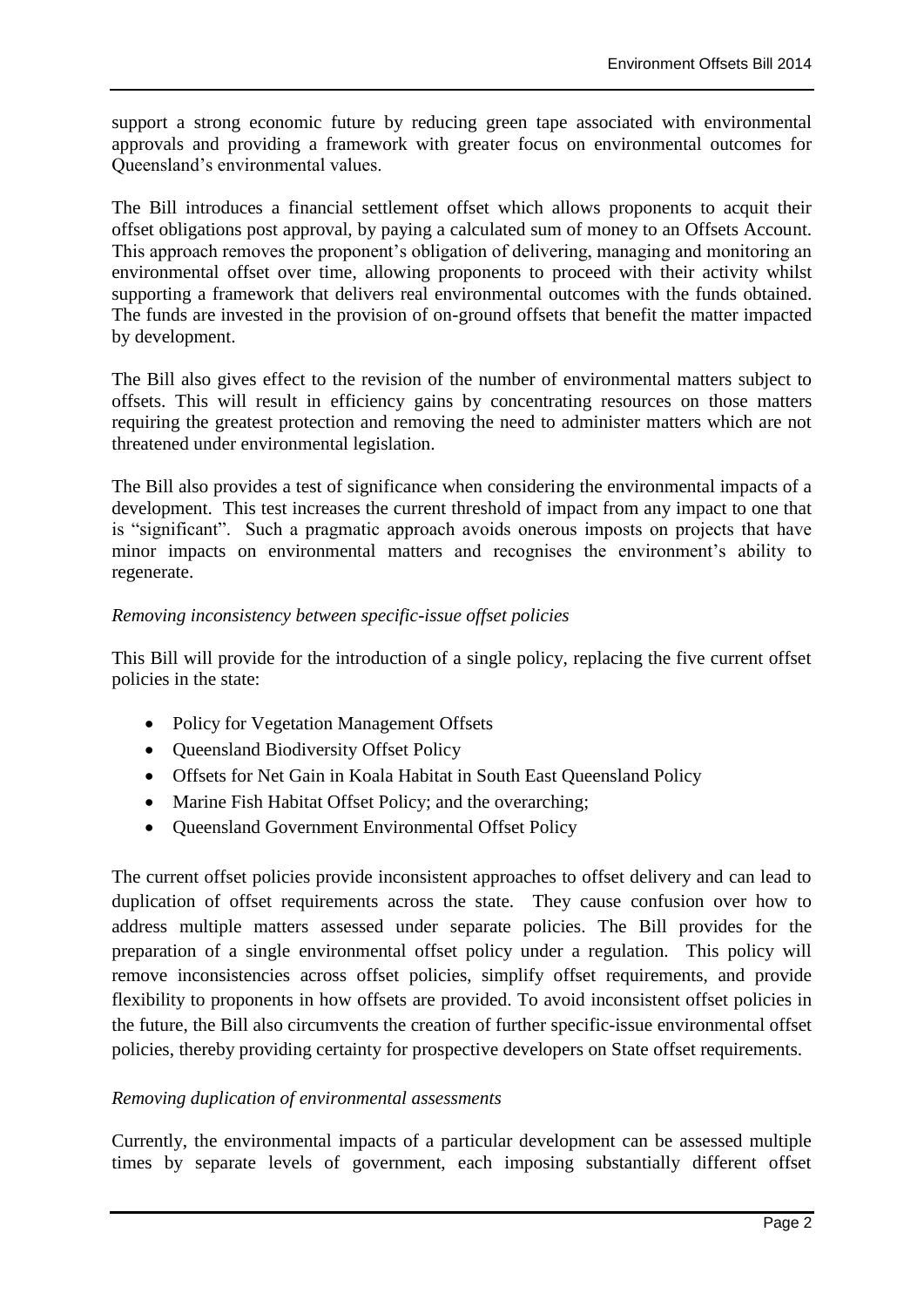requirements. This inconsistency has led to significant delays and additional costs to industry. The Bill addresses this issue by mandating there be only one offset for the same matter for the one activity. This means that where the Commonwealth requires an offset the State will not require an offset for the same matter. In addition, local government may not require an offset where the State requires an offset.

The Bill also provides for Commonwealth accreditation of the State Government environmental offsets assessment process. This will potentially enable the State to carry out assessment on behalf of both levels of government, removing duplication and allowing business and industry to get on with the job.

#### *Stronger environmental outcomes through strategic offset delivery*

The Bill provides proponents with a number of options to choose when delivering environmental offsets including, a financial settlement, a proponent-driven offset, or a combination of both. Each option has been redesigned over the current system to provide stronger environmental outcomes for the impacted matter of environmental significance.

Funds acquired through financial settlements must be spent on an environmental offset that links directly to the impacted matter of environmental significance. Financial settlements will enable offset payments from multiple projects to be combined in some circumstances, providing an ability to deliver more strategic offsets that co-locate multiple matters on a particular site and provide additional environmental outcomes.

The framework established by the Bill will enable strategic and landscape scale outcomes for impacted matters to be achieved through strategic investment corridors and Direct Benefit Management Plans. These shelf-ready products will facilitate a greater environmental benefit than the current ad-hoc and piecemeal approach to offset delivery.

This strategic offset approach will also provide opportunities for landholders to receive income in return for voluntarily agreeing to manage their land, or part of their land as an offset under a legally-binding agreement.

The Bill also maintains the flexibility for proponents to provide their own environmental offsets on land or waters and leads to a policy framework which recognises species recovery actions over broad areas as an effective proponent driven offset where it provides a better outcome than managing a single parcel of land.

#### *Facilitating governance reform of the National Trust of Queensland and the Currumbin Wildlife Sanctuary*

The Bill also includes minor amendments to facilitate governance reform of the National Trust of Queensland and Currumbin Wildlife Sanctuary. The *National Trust of Queensland Act 1963* (National Trust Act) and the *Currumbin Bird Sanctuary Act 1976* (Currumbin Act) will be repealed and a new company, independent of government, called the National Trust of Australia (Queensland), will be registered under part 5B.1 of the Commonwealth's Corporations Act.

Once independent of government, the National Trust and Currumbin Wildlife Sanctuary will no longer be subject to annual audit under Queensland's Auditor-General Act 2009.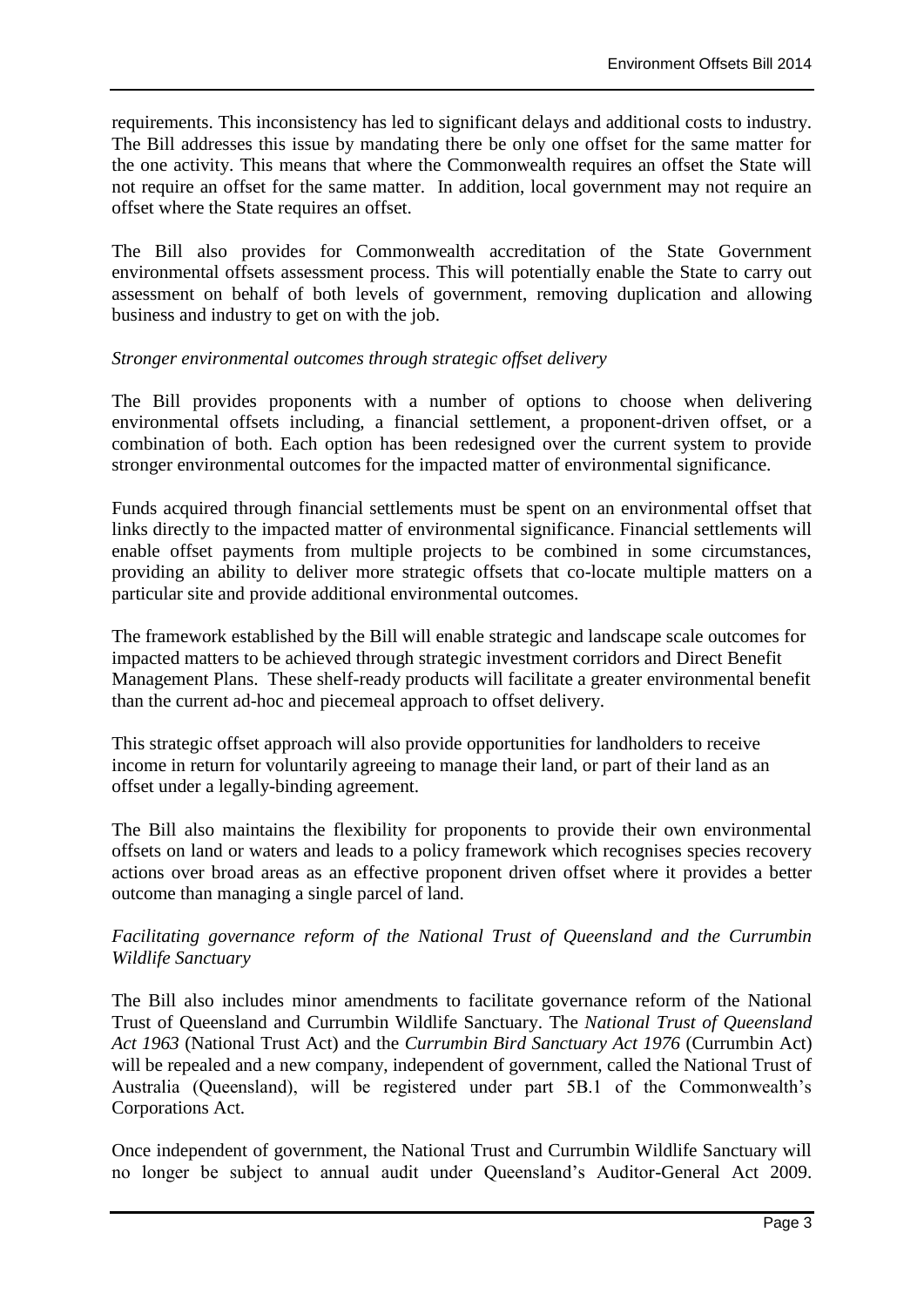Additionally, the requirement for the National Trust to submit an annual report to the Department of Environment and Heritage Protection will be removed, as will the requirement to seek Ministerial support and Governor in Council approval for actions such as selling property.

#### *Clarify provisions under the Coastal Protection and Management Act 1995*

The Bill also includes minor amendments to the *Coastal Protection and Management Act 1995* to clarify the removal of dredge management plans as an assessable development trigger under the *Sustainable Planning Act 2009*, and to also clarify the definition of tidal works and what it includes.

*Minor amendments to the Environmental Protection Act 1994* 

The Bill also makes minor amendments to the *Environmental Protection Act 1994* to address specific unintended operational problems with the application of the Act.

## **Achievement of policy objectives**

The Bill will achieve its objective of facilitating a coordinated environmental offsets framework by:

- Introducing primary legislation to provide a single head of power for delivering environmental offset conditions imposed by administering authorities on development activities
- Giving effect to a single environmental offset policy providing consistent application for environmental offsets in the State
- Removing the existing five environmental offset policies

The Bill will achieve its commitment to reducing green tape by:

- Giving effect to the single assessment and delivery of environmental offsets under the one environmental offset policy
- Giving effect to a clearer and more consistent framework that reduces assessment time and administration of environmental approvals
- Providing offset delivery options within primary legislation with clearer offset obligations to proponents
- Providing for a reduction in the number of environmental matters requiring environmental offsets and focusing resources on matters requiring the most protection
- Applying offsets only where significant impacts to a matter of environmental significance will occur, imposing more sensible obligations on proponents whose impacts are negligible

The Bill will remove inconsistency between specific-issues offset policies by:

- Introducing a single environmental offset policy providing consistent application across the state
- Introducing a single list of environmental matters to which environmental offsets apply
- Removing the existing specific-issue offset policies, namely:
	- Policy for Vegetation Management Offsets
	- Queensland Biodiversity Offset Policy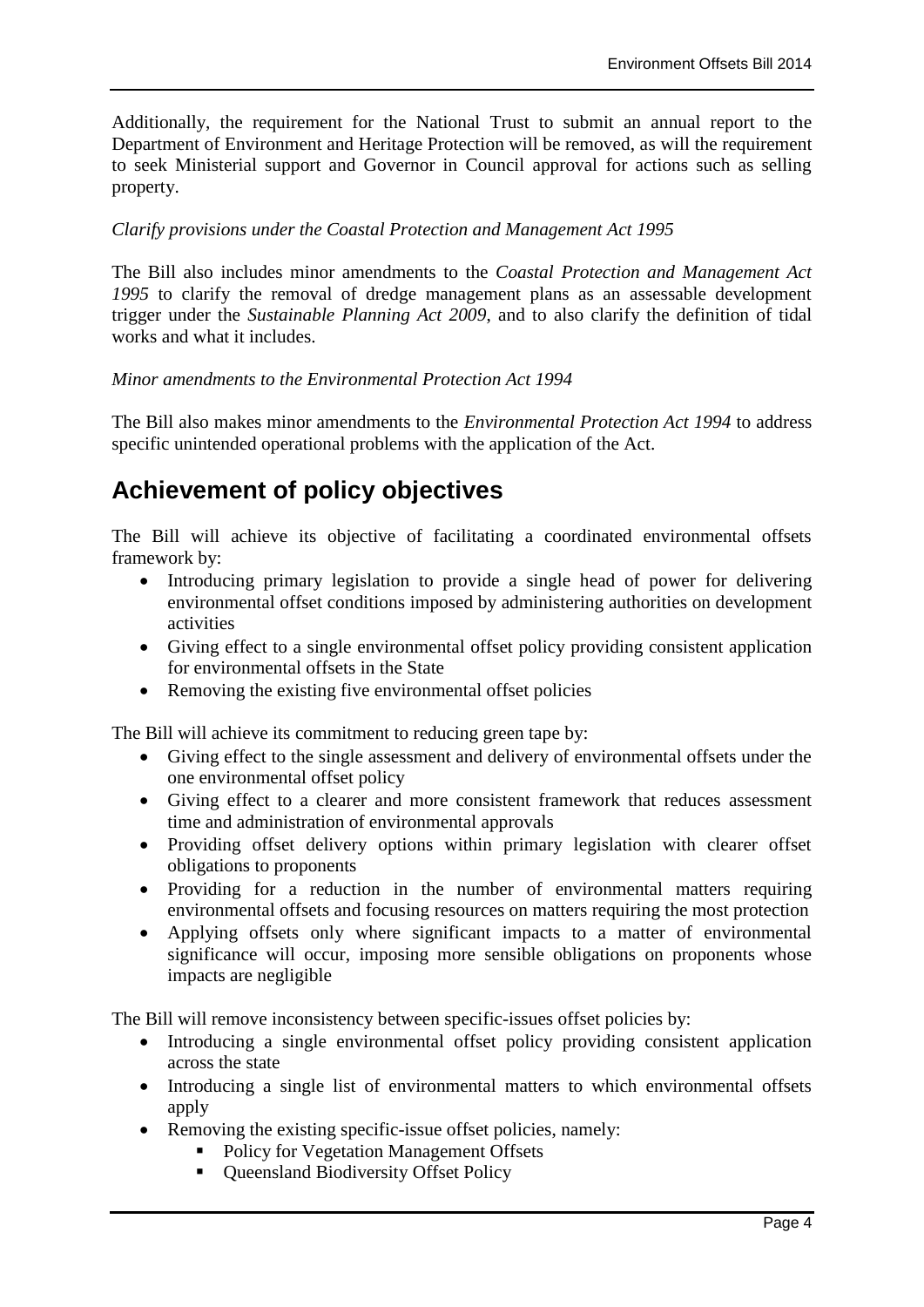- Offsets for Net Gain in Koala Habitat in South East Queensland Policy
- **Marine Fish Habitat Offset Policy**
- Removing the overarching Queensland Government Environmental Offset Policy which enabled inconsistent application and development of disjunct policies

The Bill will achieve its objective of removing duplication of environmental assessments by:

- Mandating the single assessment of impacts to matters of environmental significance across all levels of government for the one development activity, when one level of government has already made the decision.
- Recognising Commonwealth matters of national environmental significance in addition to matters of state environmental significance and providing for a one-stopshop through accreditation of the state's framework to assess matters on behalf of the Commonwealth.

The Bill will achieve its objective of providing stronger environmental outcomes through strategic offset delivery by:

- Allowing offset funds acquired through financial settlements to be combined to provide more resources for the environmental offsets
- Establishing a proponent driven offsets approach that is based on species recovery actions or the management of land
- Removing the current piecemeal approach to offset delivery and directing offsets into strategic locations with the greatest environmental outcome
- Ensuring the long term protection of matters by separating offsets away from competing land uses such as future mining, agricultural or urban development through the preparation of strategic offset investment corridors
- Introducing a legal security mechanism that applies over multiple tenures and sea and land.

The Bill will achieve its objective of facilitating governance reform leading to an independent National Trust of Australia (Queensland) by:

- Introducing legislation amendments to the National Trust Act to permit the National Trust to apply for, and meet the requirements for registration under part 5B.1 of the *Corporations Act*.
- Introducing legislation for the expiry of the National Trust Act and the Currumbin Act, to commence on a date to be fixed by proclamation. This will occur after the National Trust of Australia (Queensland) company is registered under the Corporations Act.

The Bill will achieve its objective of clarifying certain provisions under the *Coastal Protection and Management Act 1995* by:

- Addressing the relationship between the *Sustainable Planning Act 2009* with regard to the removal of dredge management plans as an assessable development trigger
- Defining the meaning of tidal works and what is included and not included under this definition

The Bill will achieve its objective in relation to the *Environmental Protection Act 1994* by correcting the specific unintended operational problems with the application of the Act identified in the clause by clause explanation in these Explanatory Notes.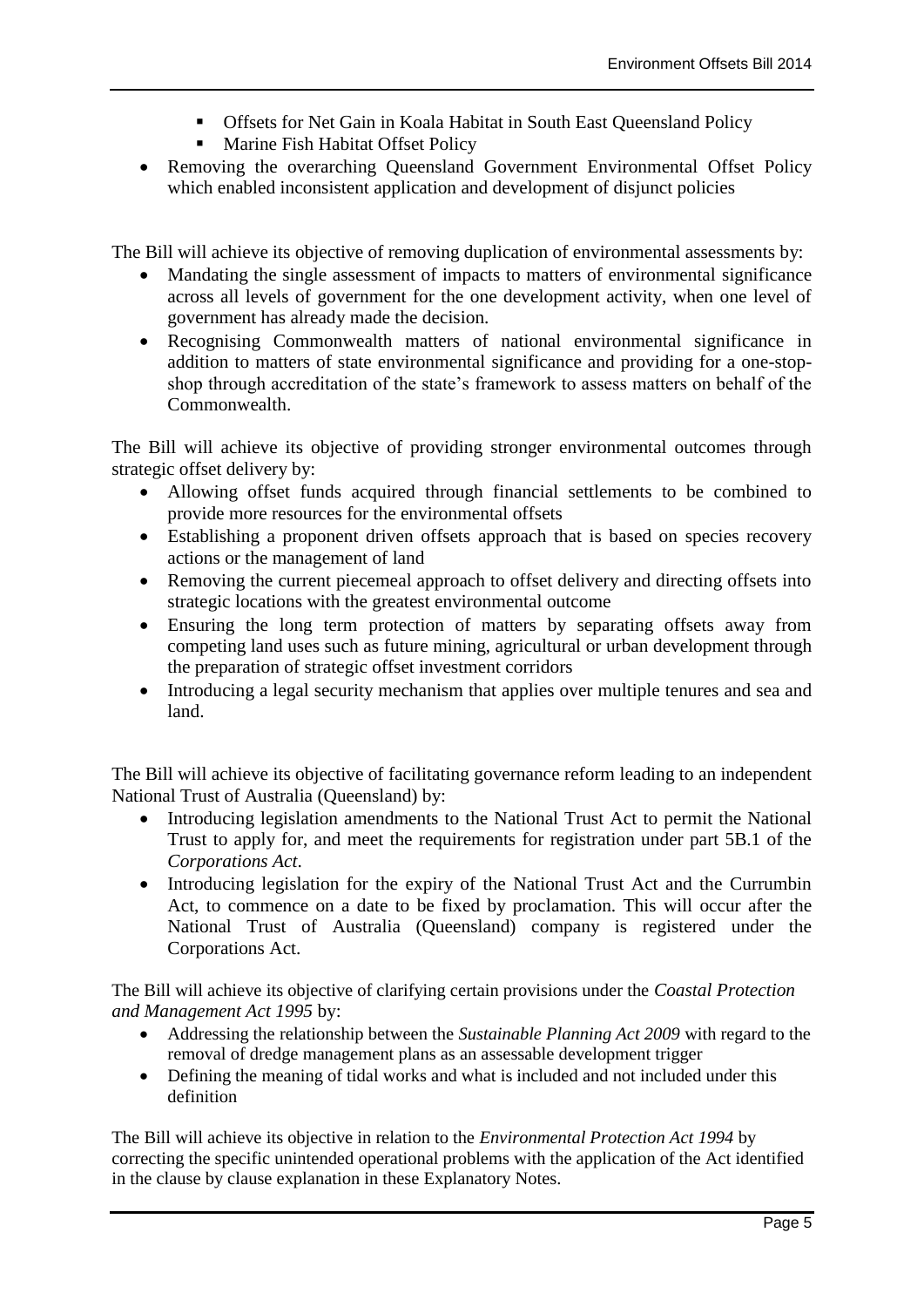## **Alternative ways of achieving policy objectives**

## *Facilitation of coordinated environmental offsets framework*

There are no alternative ways of providing a coordinated environmental offsets framework across the State other than to introduce primary legislation. Historically environmental offsets have been mandated through statutory and non-statutory policy and guidelines and have resulted in an inconsistent application of environmental offsets across multiple policies with little to no correlation. This approach has led to poor environmental outcomes, complexity in the process and unreasonable barriers to responsible development.

In early 2013 the government committed to addressing the major issues associated with the existing environmental offsets framework and began a review of the current approach. The Department of Environment and Heritage Protection led the process and proposed five options and consulted on these options with peak bodies from industry, local government, natural resource management, and conservation sectors.

These options included:

- Option 1: Maintain the current situation 'status quo'.
- Option 2: Develop a single, integrated environmental offsets framework.
- Option 3: Transfer responsibility to industry for the delivery of offset obligations.
- Option 4: Exempt all State Government and community infrastructure from offset requirements.
- Option 5: Exempt all projects that are not subject to an Environmental Impact Assessment from offset obligations

After consultation the government made a decision to adopt the preferred option and develop a single, integrated environmental offsets framework across the state. Another decision was made to provide an effective head of power for environmental offsets by introducing specific environmental offsets legislation, leading to the subsequent development of this Bill.

This Bill generates the greatest benefit for the community by establishing a firm regulatory framework that delivers stronger and more strategic environmental outcomes with clearer more standardised statutory obligations for industry. The provisions contained within the Bill deliver greater flexibility for proponents delivering environmental offsets and provide clearer options upfront within the Bill to address the unavoidable impacts of a development.

## *Facilitating governance reform of the National Trust of Queensland and the Currumbin Wildlife Sanctuary*

Establishing an independent company under the *Commonwealth Corporations Act* requires the National Trust of Queensland and the Currumbin Wildlife Sanctuary to relinquish their statutory status through the amendment and subsequent repeal of the *National Trust Act* and the *Currumbin Act.* The amendments facilitate easy transition to independence as a company limited by guarantee under the *Commonwealth Corporations Act*.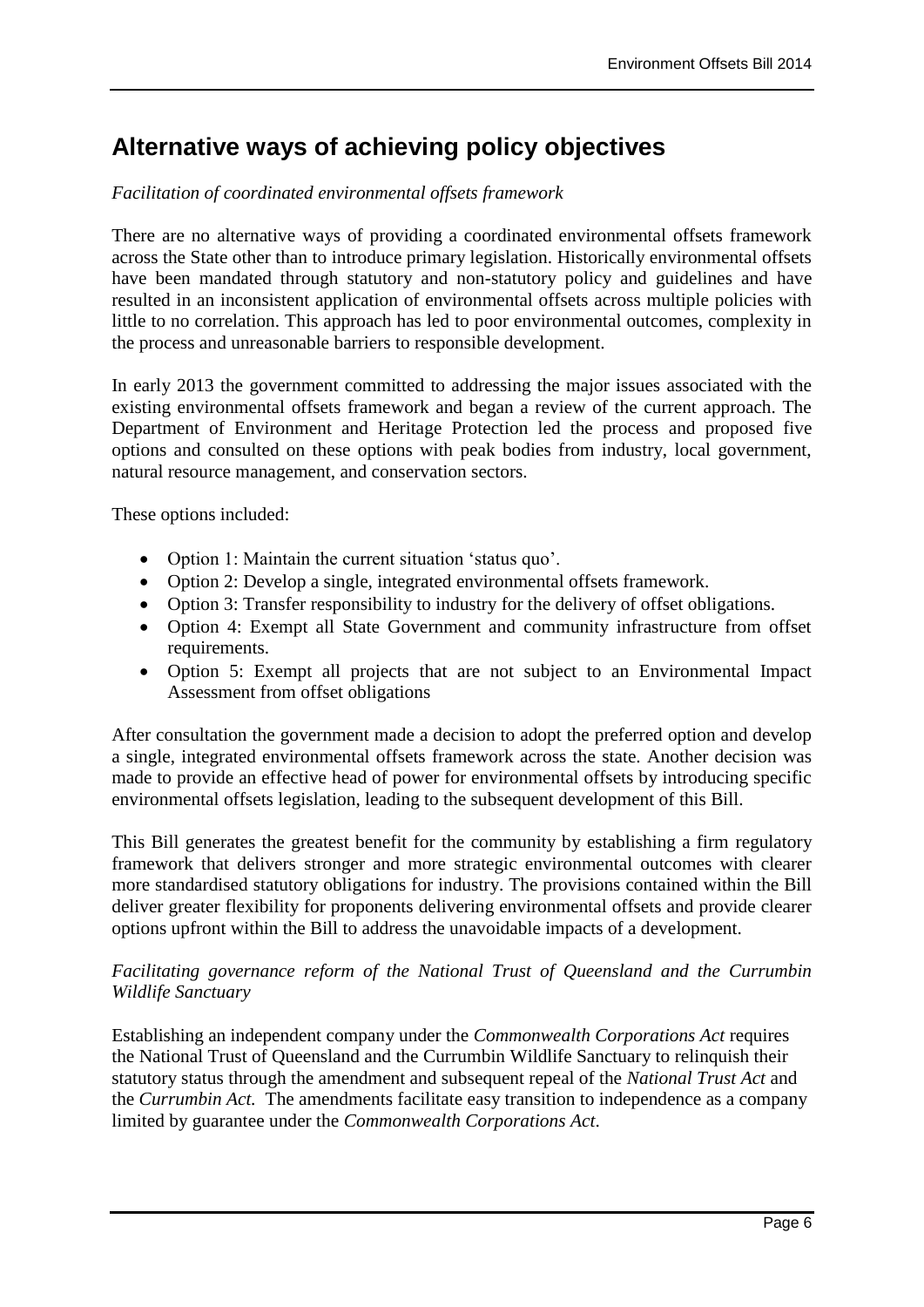Other alternatives were considered, such as repealing of the *National Trust Act* and *Currumbin Bird Sanctuary Act* without any amendments to these Acts. This would result in the end of the entity of the National Trust and the Currumbin Wildlife Sanctuary. A new company would need to be established to undertake the same work of the National Trust and the Sanctuary, causing significant disruption to the work of the two organisations and business and operational strain.

## **Estimated cost for government implementation**

## *Whole-of-government environmental offsets framework*

Once passed, the Bill will provide significant savings for Government. The introduction of a single whole-of-government policy by replacing the existing five environmental offset policies will reduce administration and resourcing costs across multiple government departments associated with drafting, preparation and subsequent amendments. The Department of Environment and Heritage Protection are responsible for the development and coordination of the environmental offsets framework in consultation with other departments.

The Bill also provides for the revision of the number of environmental matters subject to offsets to include Queensland's most significant environmental values. This will result in efficiency gains for assessment officers by concentrating resources on those matters requiring the greatest protection and removing the need to regulate matters which are recognised as not threatened under environmental legislation.

An initial cost is likely to be incurred by government during implementation, in terms of developing subordinate legislation, guidance material, training, and public education. These costs are considered a one-off expense that will be compensated for by the long-term savings projected through this reform.

In addition, government will incur minor expenses establishing and managing an account to house offset payments. This is likely to be an on-going cost to government, though will eliminate any risks associated with the inappropriate use of funds by other entities, such as external providers. This approach also outweighs the cost of establishing and managing a system reliant on numerous offset providers receiving and administering funds through a trust.

## *Governance reform of the National Trust of Queensland and the Currumbin Wildlife Sanctuary*

In relation to the National Trust of Queensland, the Bill will provide significant savings for Government. There will no longer be the cost of supporting the National Trust of Queensland, which has been receiving \$50,000 yearly to assist with administration, and the officer support provided by the Department of Environment and Heritage Protection. There will also be cost savings as once independent of government the National Trust of Australia (Queensland) and the Currumbin Wildlife Sanctuary will not have access to government loans. The most recent loan of \$830,000 was repaid on December 2013, as part of the associated financial reform directed by the Cabinet Budget Review Committee in March 2013.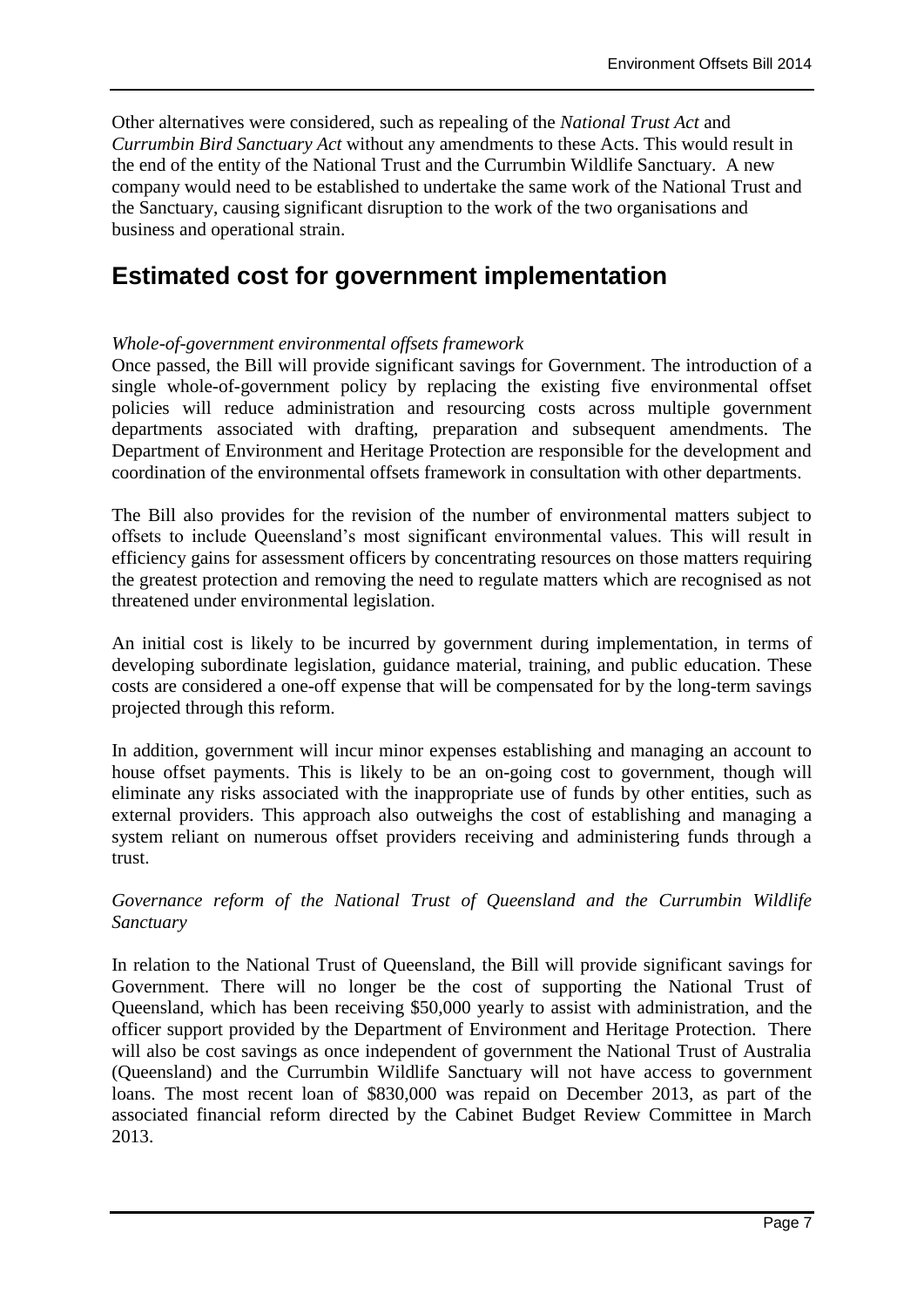## **Consistency with fundamental legislative principles**

This Bill has been examined for compliance with the fundamental legislative principles outlined in section 4 the *Legislative Standards Act 1992* and has addressed the following issues.

### *Whether the Bill has sufficient regard to the institution of Parliament—Henry VIII provision*

The Bill allows for matters of environmental significance and permit categories that will be subject to the Act to be defined in the regulations. This approach is necessary in order to confirm that not all permit categories will require offsets and not all impacted values will be addressed by an offset. The listing of matters and activities in the regulation rather in the Act reflects the dynamic nature of the permit system in Queensland, most of which is subject to review.

## **Consultation**

## *Introduction to the whole-of-government environmental offsets framework*

The Department of Environment and Heritage Protection held targeted consultation with representatives from industry, local government, natural resource management, and conservation sectors. This consultation was based on the preferred option to provide a single, integrated environmental offsets framework and associated policy. During consultation a number of issues were raised with the existing approach. As summary of these issues have been provided below:

- The current environmental offset policies are too complex
- Species and ecosystems are listed differently at the State and Commonwealth level
- Offsets are duplicated at the Commonwealth and State level for the same impact
- The Commonwealth allow offsets in remnant vegetation, the State does not
- A suitable offset site is difficult to find and manage
- Banking should be encouraged to minimise the delay between the impact and delivery
- The process for measuring ecological equivalence is too expensive and time consuming
- The Commonwealth employ different offset ratios than the State
- Focus should be on ecological outcomes with less reliance on numerical ratios that have little to no scientific justification

The results of consultation revealed strong support the introduction of a simpler environmental offsets framework that is easier to address. The specific entities engaged in consultation include:

- Local Government Association Queensland (LGAQ)
- Urban Development Industry Australia (UDIA)
- Property Council of Australia
- Queensland Resources Council (QRC)
- CO2 Australia (formerly Ecofund)
- Earthtrade
- AMEC (Environmental)
- RPS Group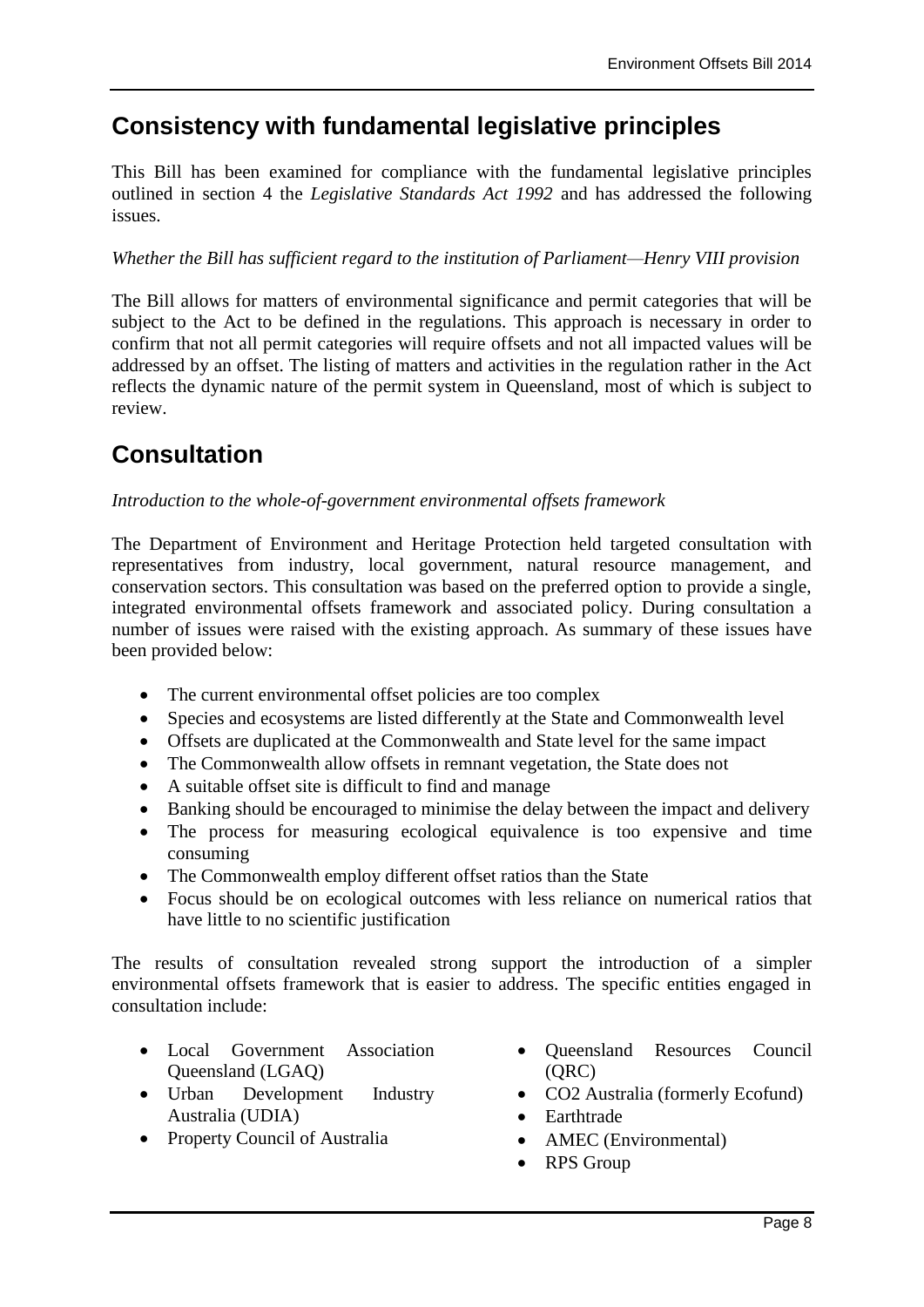- Queensland Trust for Nature
- Ecological
- Greening Australia
- Sunshine Coast Regional Council
- Council of Mayors South East **Oueensland**
- Brisbane City Council
- Natural Resource Management **Collective**
- APPEA (Australian Petroleum Production & Exploration Association)
- Wilderness Society
- CCC
- Gold Coast City Council
- Saunders Havill Group
- Aurizon
- Association of Mining and Exploration Companies
- Cement and Concrete Aggregates Australia
- Powerlink
- Energex
- SWWB
- Ergon
- NQ

**SCEC** 

In addition, thorough consultation has occurred between government departments on the provisions of the Bill and subsequent environmental offsets regulatory framework which caters for the interests of each department. An interdepartmental committee including representatives from a number of relevant departments were also engaged in responding to an analysis of all the options considered, reaching agreement and contributing to the decision making process.

### *Governance reform of the National Trust of Queensland and the Currumbin Wildlife Sanctuary*

The Department of Environment and Heritage Protection has also consulted closely with the National Trust of Queensland and the Currumbin Wildlife Sanctuary in working through the governance reform with the aim of an independent National Trust. Both the National Trust and the Currumbin Wildlife Sanctuary are supportive and keen for independence from government. The Department of Environment and Heritage Protection has consulted with the Department of Treasury and Trade, the Department of Premier and Cabinet and the Queensland Treasury Corporation over the past few years on governance reform. The results of consultation revealed strong support for the governance reform.

## **Consistency with legislation of other jurisdictions**

The Bill revitalises environmental offsets in Queensland by aligning with other states currently leading the way with contemporary environmental offsets legislation. The Bill gives effect to a primary legislation effectively raising the bar from the existing statutory policies and moving towards stronger regulation. This approach has also been adopted by New South Wales and provides the overarching provisions for environmental offsets under the *Threatened Species Conservation Act 1995* (NSW) and *Threatened Species Conservation (Biobanking) Regulation 2008* (NSW).

The Victorian government boast a highly developed and intricate environmental offsets framework. However, the requirements and underlying principles exist only under policy and practice notes and are not given statutory effect or a clear head of power under primary legislation.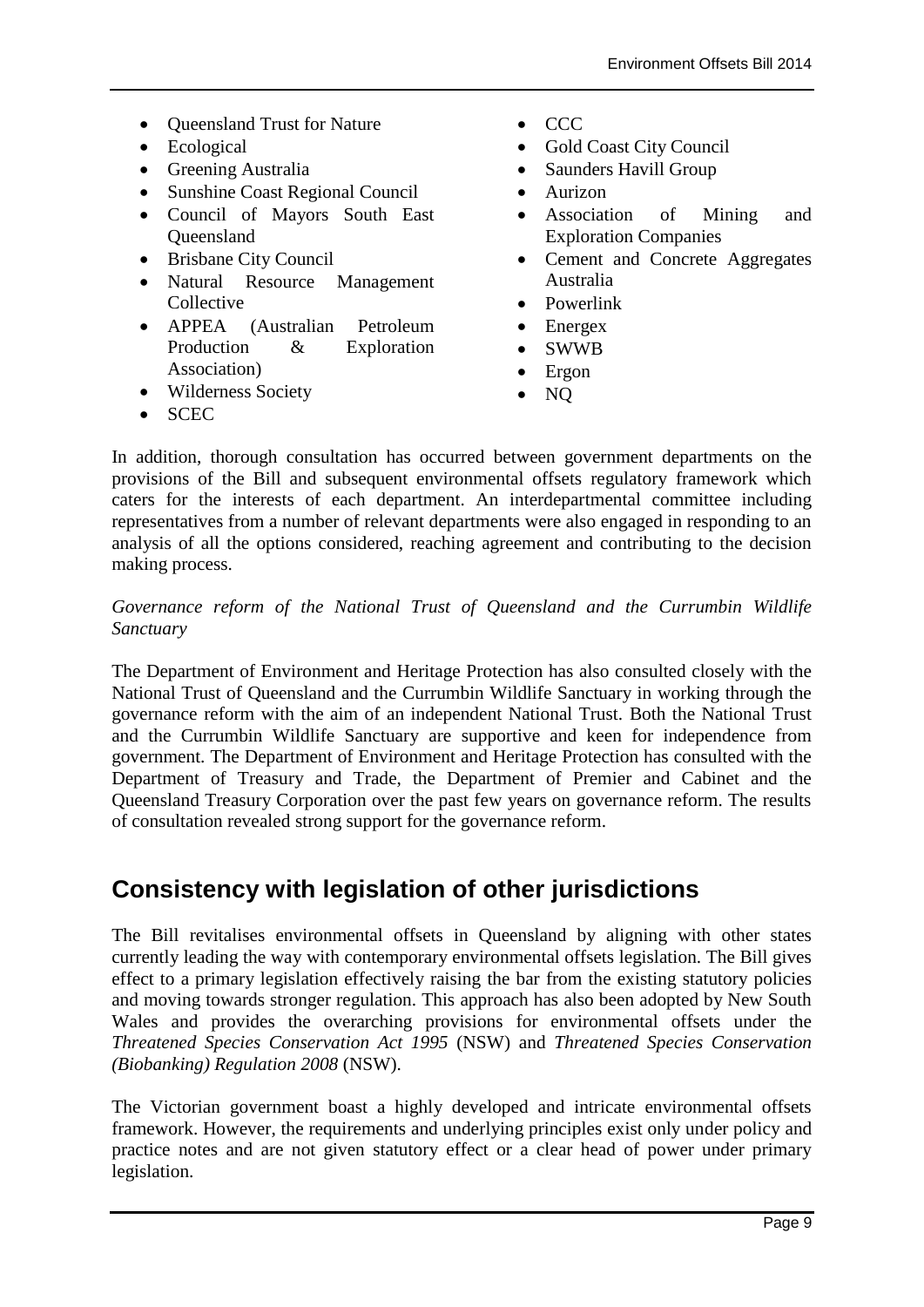The Commonwealth have also developed a regulatory framework with the principles and requirements for environmental offsets existing under policy, the '*Environment Protection and Biodiversity Act 1999* Environmental Offsets Policy – October 2012'. This policy does accompany the environmental legislation, the *Environment Protection and Biodiversity Conservation Act 1999*, though the act does not include any provisions for environmental offsets and relies solely on the policy for delivery.

The Northern Territory, Australian Capital Territory, Western Australian, South Australian and Tasmanian governments have also developed their environmental offsets frameworks through policy, draft policy or non-statutory arrangements, though primary legislation currently exists only in the bordering state of New South Wales.

## **Reasons for non-inclusion of information**

No information has been deliberately withheld from the Bill.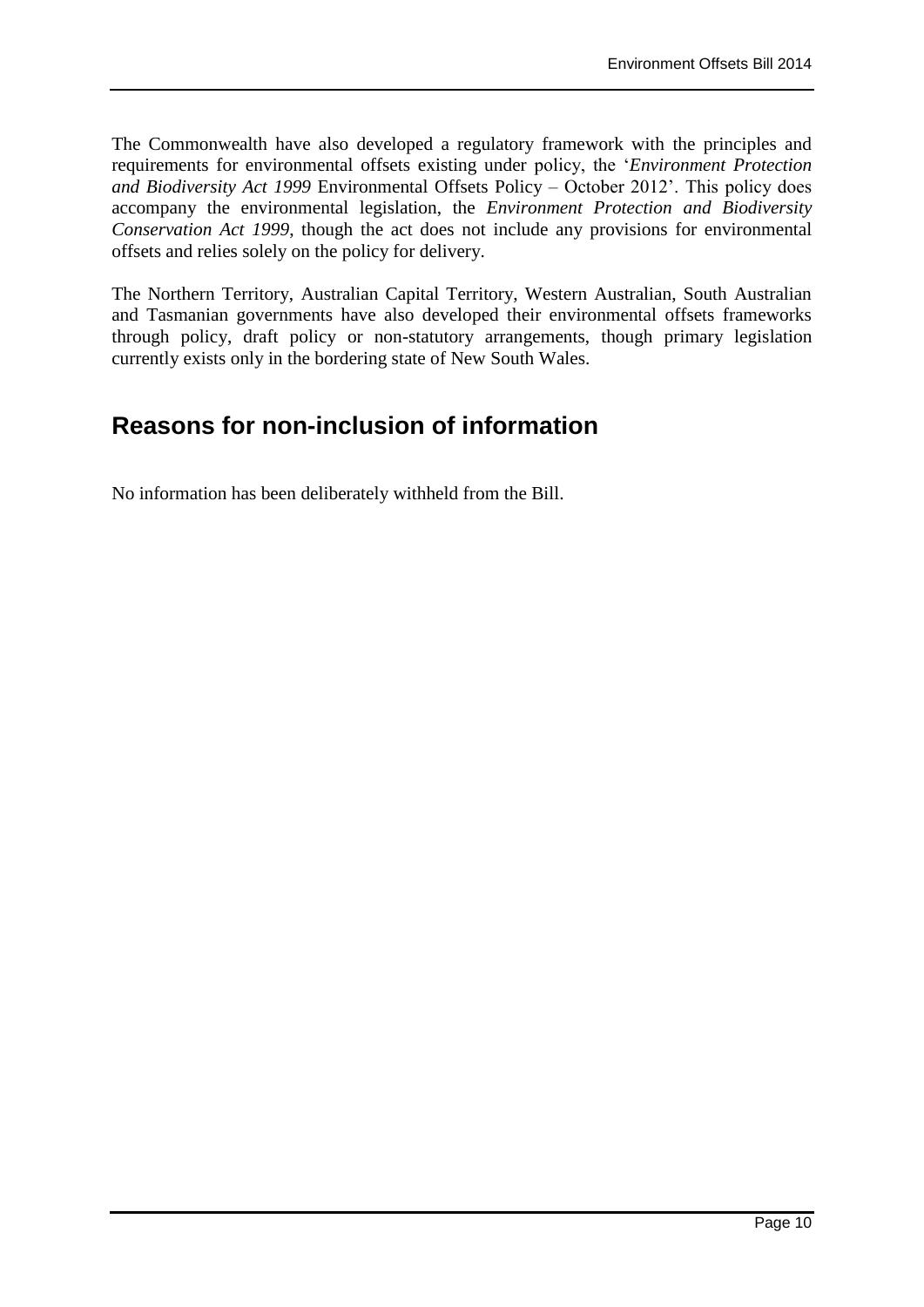# **Notes on provisions**

## **Part 1 Preliminary**

### **Clause 1 Short title**

*Clause 1* states that, when enacted, the Bill will be cited as the *Environmental Offsets Act 2014.*

## **Clause 2 Commencement**

*Clause 2* specifies which sections will commence on assent or on a day to be fixed by proclamation. All sections dealing with environmental offsets will commence by a day fixed by proclamation.

## **Part 2 Purpose and application of Act**

## **Clause 3 Purpose and achievement**

*Clause 3* outlines the purpose of the Bill and how this is to be achieved.

The main purpose of this Bill is to counterbalance the significant residual impacts of particular activities on matters of environmental significance through the use of environmental offsets.

The Bill achieves its purpose primarily by:

- establishing a framework for environmental offsets;
- recognising the level of protection given to prescribed environmental matters under other legislation;
- providing for national, State and local matters of environmental significance to be prescribed environmental matters for the purpose of this Act;
- coordinating the implementation of the framework in conjunction with other legislation.

## **Clause 4 Act binds all persons**

*Clause 4* establishes the extent to which the Bill binds all persons in Queensland and Australia and states that the Commonwealth or any State cannot be prosecuted for an offence against this Bill.

## **Clause 5 Relationship with particular Acts**

*Clause 5* clarifies the relationship between the *Environmental Offsets Act 2014,* once enacted, with particular Acts.

In particular the Bill does not limit or affect the function or powers of the Coordinator-General under the *State Development and Public Works Organisation Act 1995* or decisions and obligations of other agencies arising from those functions or powers.

For example, the Bill does not affect or limit a requirement under section 54 of the *State Development and Public Works Organisation Act 1971* to take into consideration the Coordinator-General's report when making decisions in relation to relevant authrorities.

The Bill also does not affect or limit the requirement under section 209 of the Environmental Protection Act 1994. The administering authority must still impose a condition recommended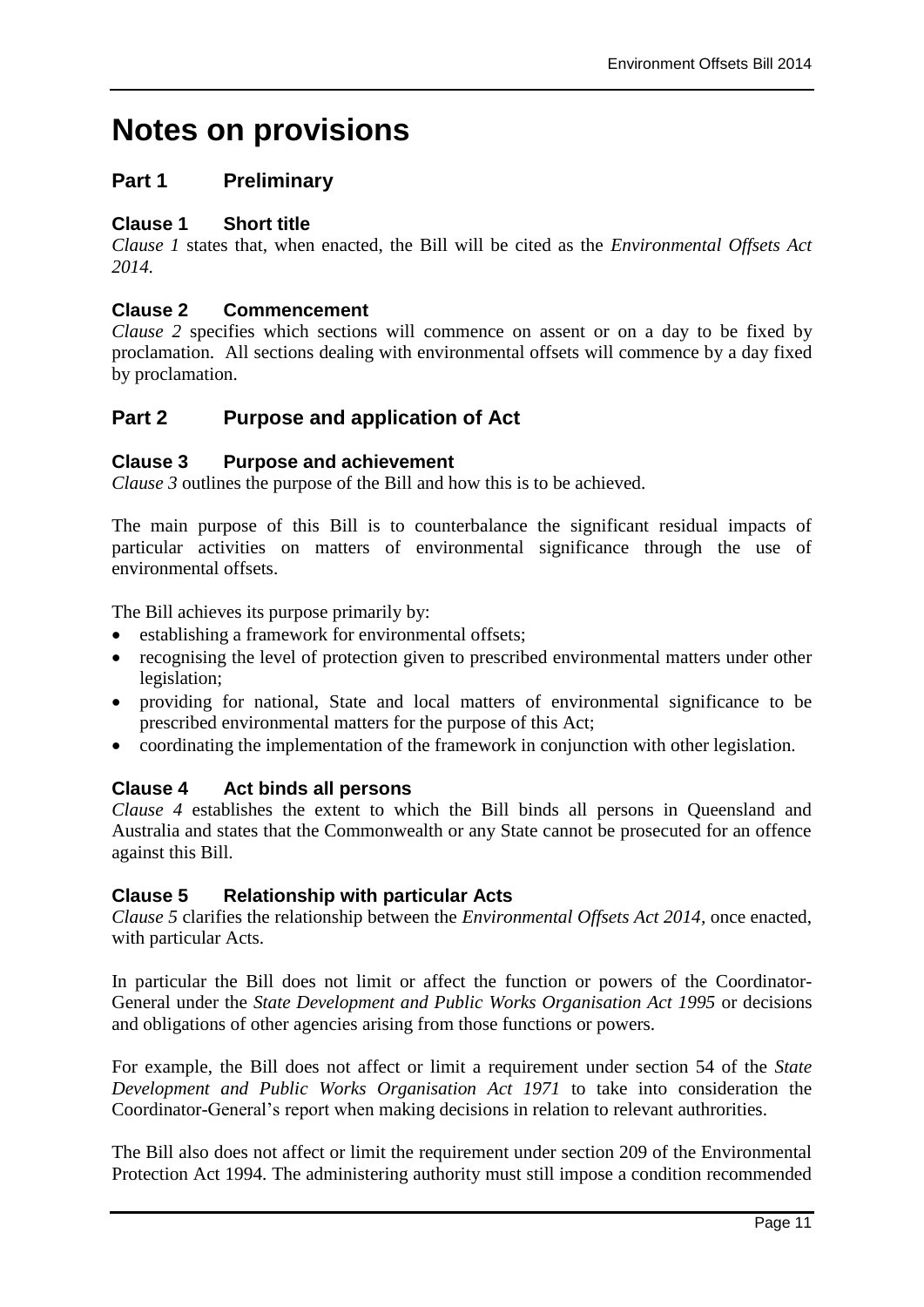in the Coordinator-General's report for an environmental authority or draft environmental authority issued under the *Environmental Protection Act 1994* as part of a site-specific application. In addition other conditions imposed on those authorities cannot be inconsistent with conditions stated in the Coordinator-General's report for the relevant activity.

Subsection (3) states that if there is an inconsistency between a deemed condition in relation to environmental offsets under Part 6 of the Bill and any imposed condition under the *State Development Public Works Organisation Act 1971,* or a condition imposed under another Act as a result of an power or obligation in relation to that Act, the latter prevails to the extent of the inconsistency.

## **Part 3 Interpretation**

## **Division 1 Dictionary**

## **Clause 6 Definitions**

*Clause 6* establishes that there is a dictionary in schedule 2 which defines particular words used in the Bill. Where a word or term is only used in one section of the Bill, it is not defined in the dictionary, but rather in the relevant section of the Bill. Key concepts and definitions are also stated in Division 2.

## **Division 2 Key concepts and definitions**

## **Clause 7 What is an** *offset condition* **and an** *environmental offset*

*Clause 7* defines the meaning of 'offset condition' and 'environmental offset' for the purposes of the Bill.

An environmental offset is an activity undertaken to counterbalance significant residual impacts of a prescribed activity for a prescribed environmental matter.

A financial settlement offset relates to an environmental offset but is not an environmental offset. However this option is authorised under the Bill as a means to allow a proponent to meet their environmental offset requirement earlier. Responsibility for delivery of the environmental offset transfers to local government and the department administering the Bill. This allows environmental offsets to be delivered in a more strategic manner with potentially larger benefits for matters of environmental significance that have been impacted by development.

An environmental offset for a matter of environmental significance that is a protected area, other than a nature refuge, may include the delivery of any activity that provides a social, cultural, economic or environmental benefit to the protected area. However this does not apply to other matters of environmental significance that may be within a protected area (such as threatened species and regional ecosystems) – an environmental offset for those matters must be designed to achieve a conservation outcome.

## **Clause 8 What is a** *significant residual impact*

*Clause 8* provides a definition for 'significant residual impact' in relation to protected areas, legally secured offset areas and other matters of environmental significance.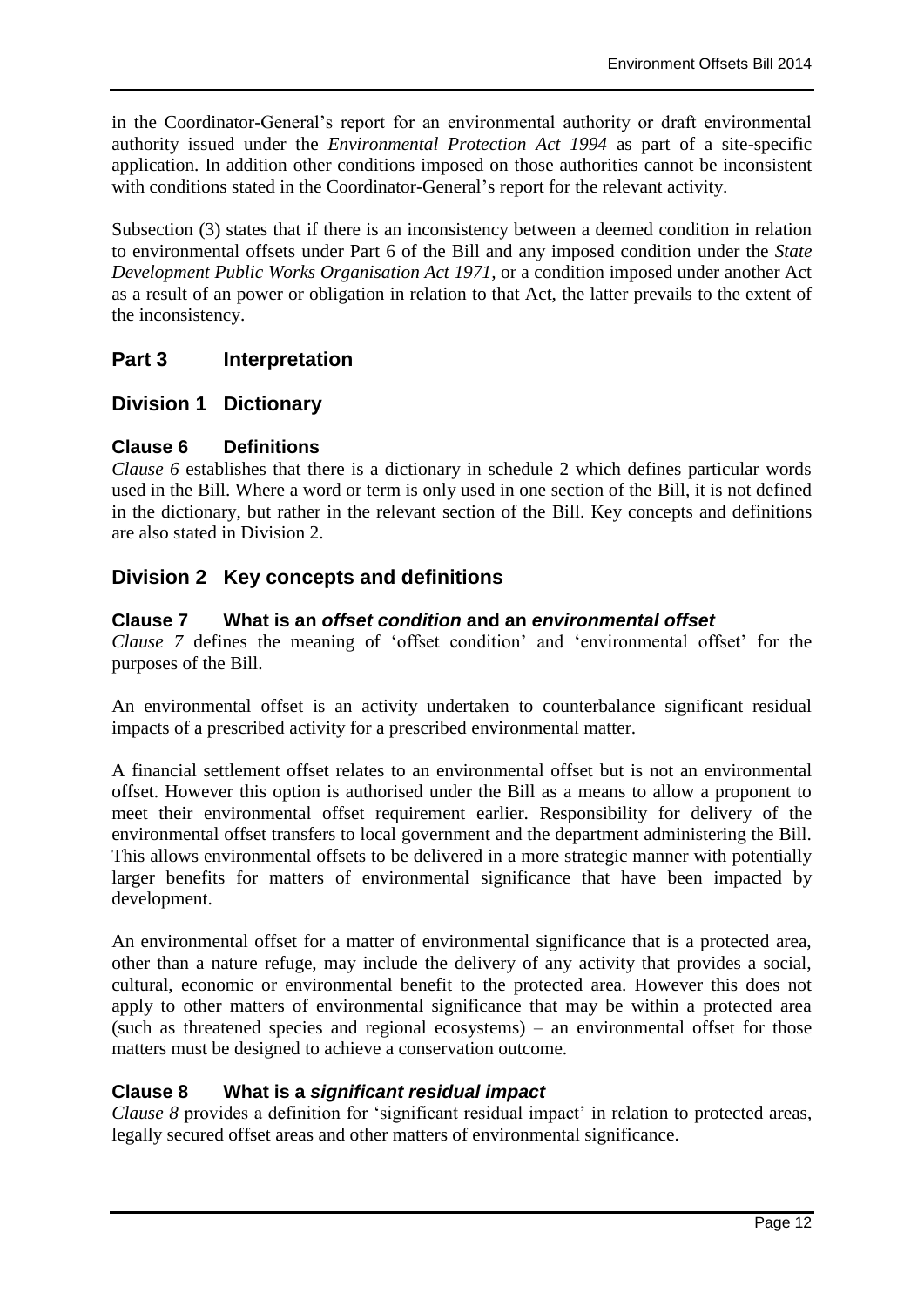## **Clause 9 What is a** *prescribed activity*

*Clause 9* provides a definition for 'prescribed activity.

Activities prescribed under regulation will provide the means necessary to limit the imposition of environmental offset requirement to only those activities which may have a significant impact on matters of environmental significance.

The regulation is the necessary vehicle to define the range of activities for which an environmental offset condition may be imposed and may be updated from time to time to reflect any changes in legislation relating to the introduction or reclassification of permitted activities.

#### **Clause 10 What is a** *prescribed environmental matter* **and a** *matter of environmental significance*

*Clause 10* establishes the definition of 'prescribed environmental matter' and 'matter of environmental significance' which is used in the context of environmental offsets under this Bill.

Subsection (1) provides a regulation making power to prescribe matters of environmental significance dealt with under Commonwealth, State and Local Government statutory instruments.

Clause 10 also places limits on the matters that may be prescribed as matters of national environmental significance under the regulations. In particular, matters of national environmental significance under the Commonwealth *Environmental Protection and Biodiversity Conservation Act 1999* will not be prescribed under a regulation unless the matter is the subject of an approval for the taking of an action or a class of actions in relation to the matter under section 46 or 146B of the Commonwealth Act. This limitation reduces the ability for environmental offset requirements under the Act to duplicate Commonwealth offset requirements.

## **Clause 11 Conservation outcome achieved by environmental offset**

*Clause 11* introduces the term conservation outcome which is the defining term for measuring environmental offset success.

A conservation outcome for a proponent-driven offset or environmental offset delivered using financial settlement offset payments is an offset that is selected, designed and managed to maintain the viability of the impacted prescribed environmental matter. However this does not apply to environmental offsets for protected areas (except nature refuges and the prescribed environmental matters within a protected area).

## **Part 4 Environmental offsets policies**

#### **Clause 12 What is an** *environmental offsets policy*

*Clause 12* provides the definition for an environmental offset policy and outlines the requirements for making the policy available for inspection. An environmental offset policy must only be applied under the Act if the policy is prescribed by regulation.

In relation to State government environmental offset decisions, this provision gives effect to a single environmental offsets policy to ensure consistency. This definition ensures that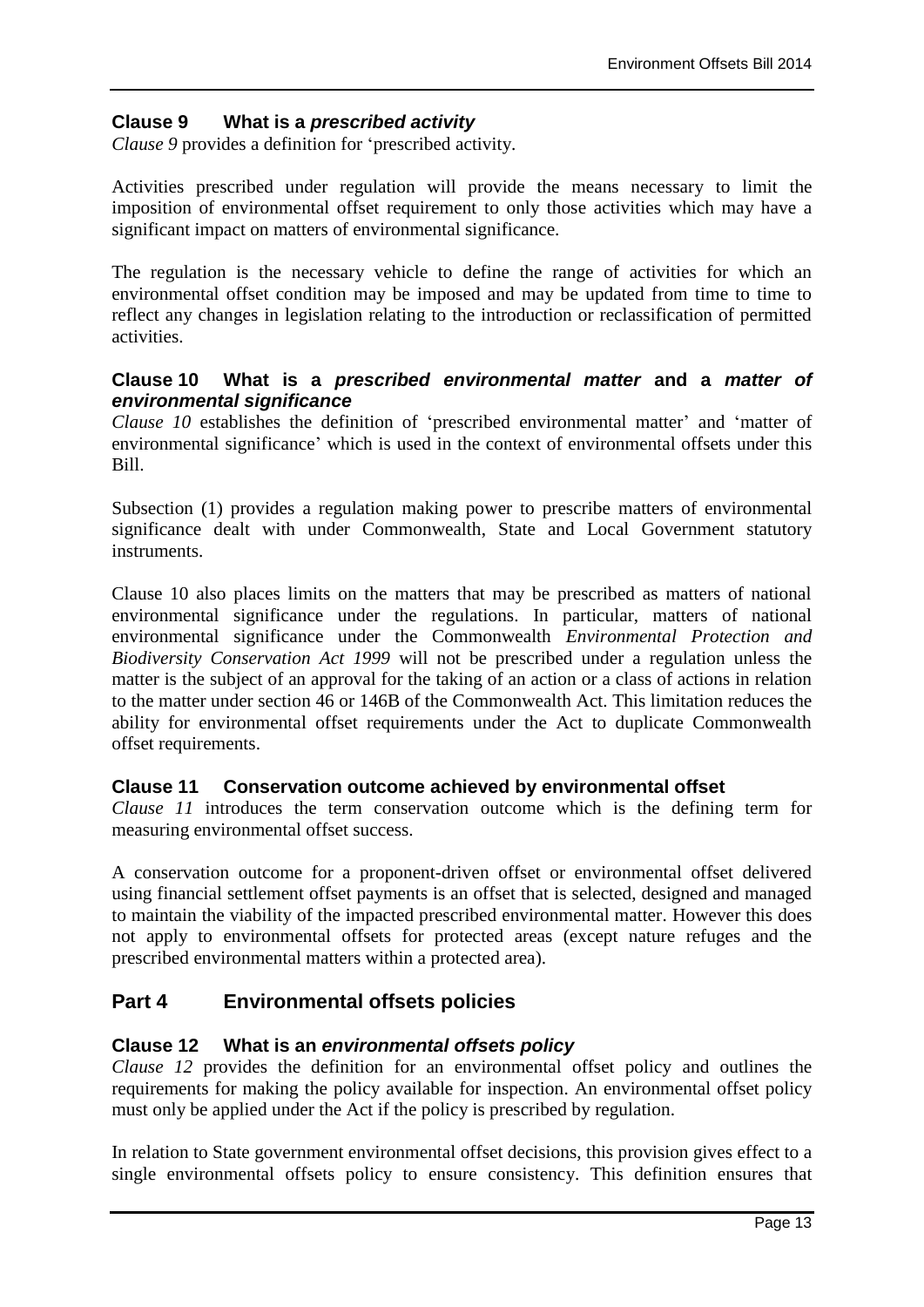previous State government environmental offset policies in effect prior to the introduction of the Act will no longer be used or have any affect except potentially in relation to applications that were lodged before the commencement of the Bill.

The environmental offset policy is to be made publicly available on an appropriate website.

## **Clause 13 Content of environmental offsets policy**

*Clause 13* outlines what an environmental offset policy may contain.

## **Part 5 Imposing offset conditions**

#### **Clause 14 Imposing offset condition**

*Clause 14* limits the imposition of offset conditions by administering agencies. An environmental offset condition may only be imposed if an administering agency is satisfied that a prescribed activity will, or is likely to have, a significant residual impact on the prescribed environmental matter and all cost-effective on-site mitigation measures for the prescribed activity have been, or will be, undertaken.

Under clause 14 an environmental offset condition cannot be imposed to address impacts that

- 1) are not likely to be significant; or
- 2) may be cost-effectively avoided or minimised.

Clause 14 also empowers administering agencies to have regard to any relevant offset condition that has been imposed on the applicant under another authority held by the applicant for the same prescribed environmental matter.

#### **Clause 15 Restriction on imposition of offset condition**

*Clause 15* restricts the decision to impose or not to impose an environmental offset condition and reduces duplication of offset conditions.

Administering agencies (State and local agencies) must not impose environmental offset conditions for a prescribed environmental matter other than for protected areas where the Commonwealth has imposed an environmental offset condition for the same environmental matter for substantially the same impact in substantially the same area.

Similarly, local government is prevented from imposing environmental offset conditions that duplicate existing State offset conditions for the same matter for substantially the same impact in substantially the same area.

Previously duplication in the assessment and imposition of environmental offset requirements has led to unnecessary delays on environmental approvals, inconsistent application of environmental offset conditions, and increased regulatory burden for proponents.

## **Part 6 Requirements about offset conditions**

## **Division 1 Deemed conditions**

## **Clause 16 Conditions that apply under this Act to authority**

*Clause 16* states that if an offset condition is imposed under another Act on an authority for a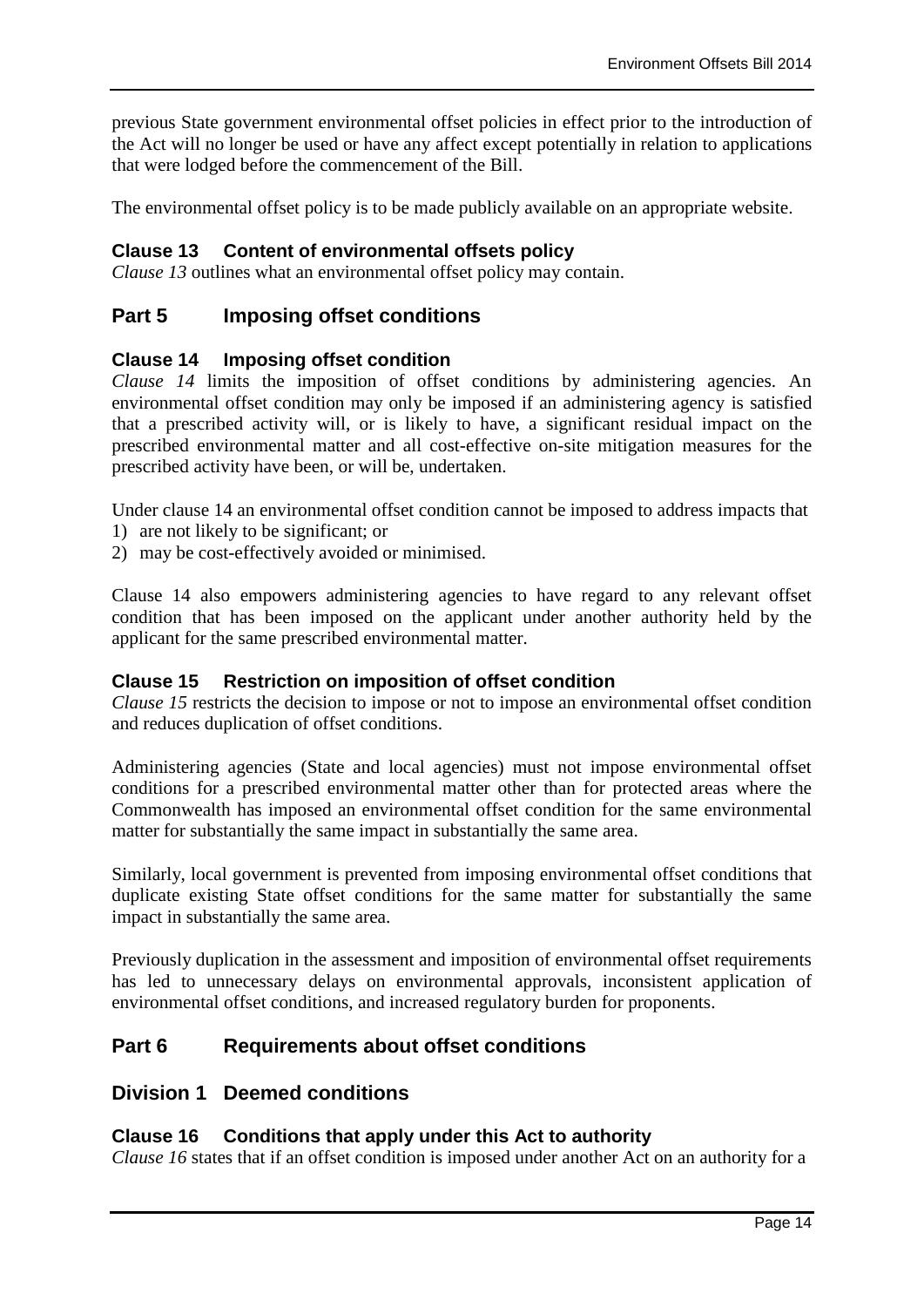prescribed activity for a prescribed environmental matter sections 18, 21, 23 and 24 state further conditions ('deemed conditions') that, under this Act, are imposed on the authority. A reference in another Act to a condition (however described) of the authority includes each deemed condition.

## **Clause 17 Contravention of deemed condition**

*Clause 17* makes it an offence for any person who is the holder of an authority, or anyone acting under the authority, to contravene an imposed condition. This clause explicitly states that a person who contravenes this condition may be dealt with appropriately under the provisions of the Act to which the deemed condition was imposed.

Clause 17 requires a person who holds an authority granted under another Act or is acting under those authorities to comply with each deemed condition of the authority.

If a person contravenes a deemed condition, the person may be dealt with under the Act under which the authority was granted as if the person had contravened an offset condition imposed under that Act.

Without limiting subsection (3), the person may be prosecuted under the other Act for a breach of a deemed condition and, if convicted, is liable to a penalty in the same way and to the same extent as if the person had breached an offset condition imposed under the other Act.

For example, section 580 (Compliance with a development approval) of the *Sustainable Planning Act 2009* states that a person must not contravene a development approval including any conditions in that approval and a maximum penalty of 1665 penalty units may apply to a contravention of a condition. Clause 17 of the Bill also makes it an offence under section 580 for failing to comply with a deemed condition under section 18, 21, 23 or 24 of the Bill where an environmental offset condition has been imposed on a development approval.

## **Division 2 Election before starting prescribed activity**

## **Clause 18 Election about delivery of offset condition**

*Clause 18* outlines requirements in relation to an offset condition that must be met before starting a prescribed activity.

It is a condition of the authority that, before the authority holder starts any part of the prescribed activity to which the offset condition relates, the holder must—

(a) elect, by notice given to the administering agency, to deliver the offset condition by—

- (i) a proponent-driven offset; or
- (ii) a financial settlement offset; or
- (iii) a combination of a proponent-driven offset and a financial settlement offset; and
- (b) agree with the administering agency about the delivery of the offset condition.

Subsection (3) requires any notice of election that involves a proponent-driven offset to be accompanied by an offset delivery plan. The information required as part of an offset delivery plan includes a description of how the environmental offset will be undertaken to achieve a successful conservation outcome. The offset delivery plan must also be signed by both the proponent and the entity who owns the land or waters. A regulation may provide additional requirements that must be satisfied by an offset delivery plan.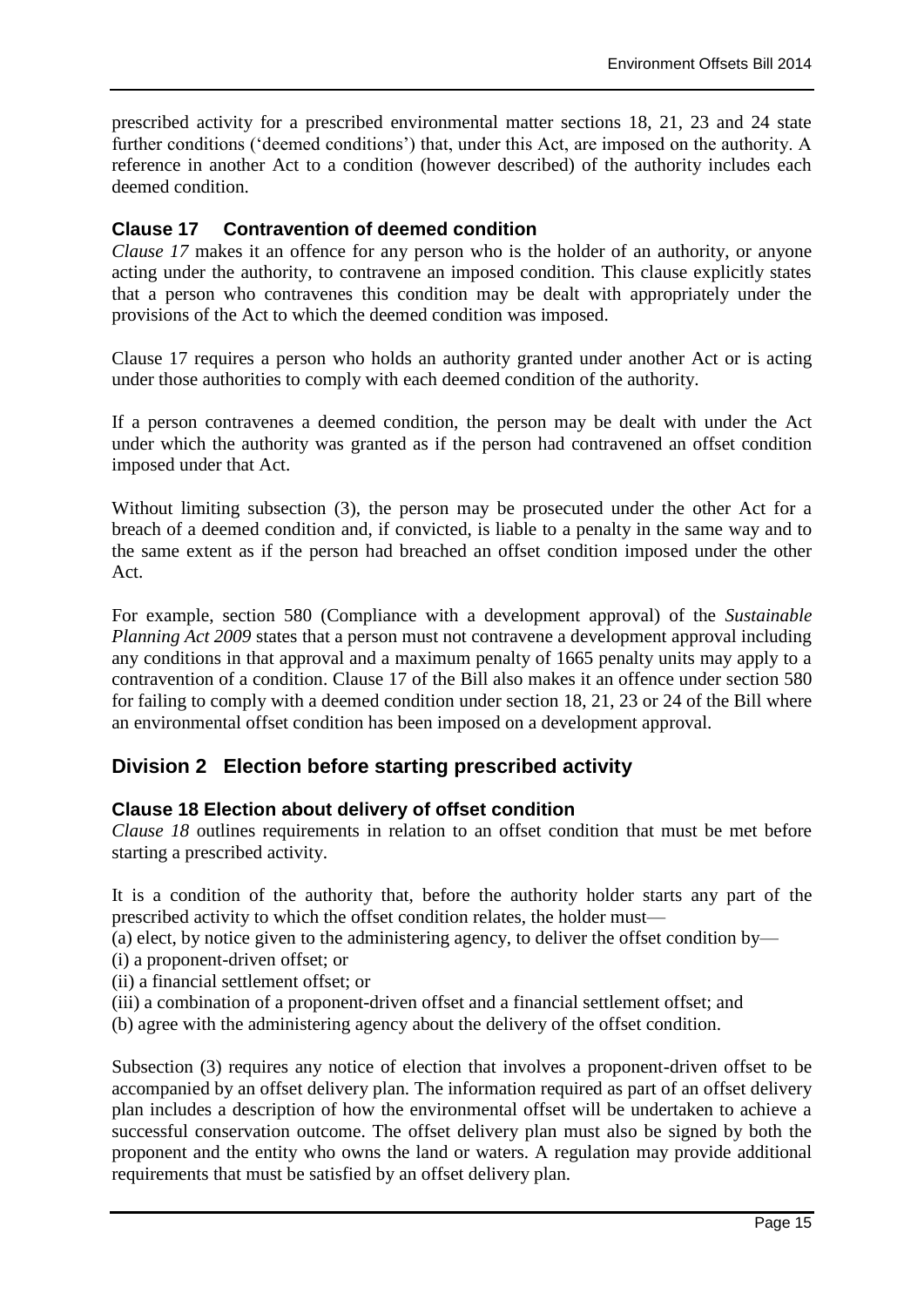Subsection (5) establishes, amongst other things, that the offset delivery plan must account for and manage the risks of the environmental offset failing to achieve a conservation outcome.

Subsection (6) states an authority holder may make an election despite conditions that may not be imposed under section 347(1)(b) or (c) of the *Sustainable Planning Act 2009*, in relation to infrastructure and a requirement for works to be carried out by another entity other than the applicant.

## **Clause 19 Reaching agreement about delivery**

*Clause 19* establishes a process for reaching, deciding and amending agreements about the delivery of an environmental offset condition.

A regulation may be made under the Act to provide for a review of the decision to give notice, for example, under subsection (3), and what happens if the authority holder and the administering agency cannot reach agreement within a stated reasonable time, including, for example, a dispute resolution process.

The regulation making power is justified on the basis that internal review and merit review processes for prescribed activities differ under the other Acts.

## **Division 3 Proponent-driven offsets**

## **Clause 20 What is a proponent-driven offset**

*Clause 20* defines the term 'proponent-driven offset' as an environmental offset which is undertaken by the proponent. The offset may be delivered directly by the proponent on land owned by the proponent or indirectly, by someone else on behalf of the proponent. A proponent-driven offset may also be delivered on land that is not owned by the proponent.

A proponent-driven offset is never taken to be a financial settlement offset, but may be delivered in addition to a financial settlement offset in order to satisfy the authority holder's offset condition.

## **Clause 21 Requirement for proponent-driven offset**

*Clause 21* states that this section applies if, under an agreed delivery arrangement, an authority holder is to deliver an environmental offset in whole or in part by a proponentdriven offset.

Subsection (2) establishes an authority holder's requirement to comply with an agreed delivery arrangement, including the offset delivery plan, as a condition of the authority.

## **Division 4 Financial settlement offsets**

#### **Clause 22 What is a financial** *settlement offset*

*Clause 22* defines the term financial settlement offset.

A financial settlement offset is a payment made by an authority holder to the department or a local government of an amount required by the administering agency that granted the authority.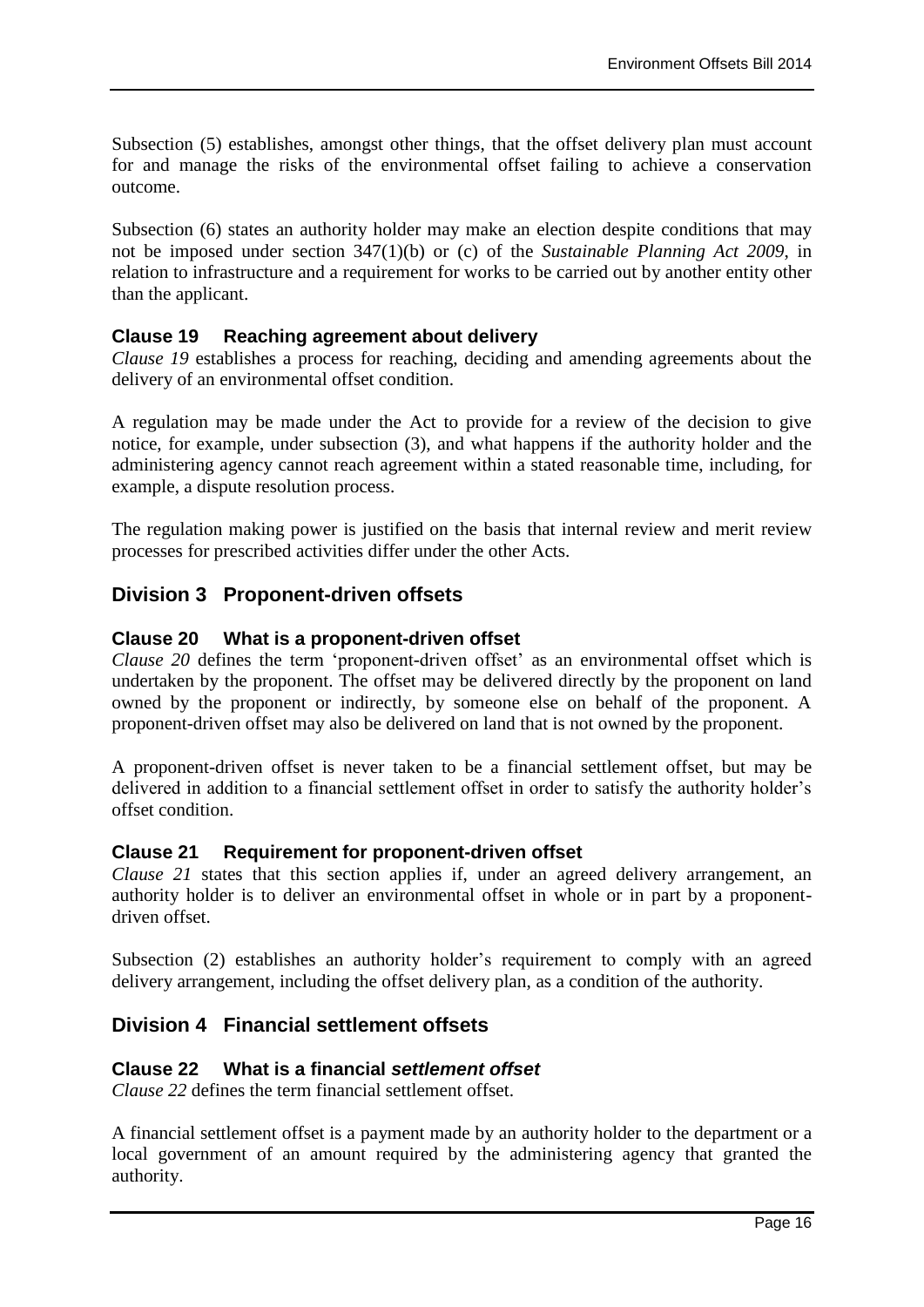A financial settlement offset is never a proponent-driven offset but may be delivered in addition to a proponent-driven offset in order to satisfy the authority holder's legislative requirements to provide an offset.

## **Clause 23 Requirements for financial settlement offsets**

*Clause 23* requires an authority holder to pay the amount of money approved by the relevant agency, to the local government for an environmental offset relating to a matter of local environmental significance, or to the chief executive in all other circumstances. Where a proponent has elected to deliver the environmental offset wholly or partly as a financial settlement offset, this transaction, of the amount approved by the administering agency, must be made prior to commencing the prescribed activity to which the environmental offset condition relates.

Subsection (3) requires the administering agency to calculate the exact sum of money in a way stated in the regulation. The regulation is an appropriate instrument to provide the level of detail required to calculate the sum of money applicable to the delivery of an environmental offset, based on the specific parameters of the prescribed environmental matter, the location of the significant residual impact and other considerations.

## **Division 5 Further condition about legally secured offset areas**

#### **Clause 24 Impacts on legally secured offset area**

*Clause 24* prohibits the carrying out of prescribed activities in a legally secured offset area mentioned in section 28 if the activity will delay, hamper or stop the delivery of the conservation outcome under the relevant delivery or management plan or agreement.

Clause 24 however only applies to a holder of an authority mentioned in section 16 of the Bill.

## **Part 7 Environmental offset agreements**

#### **Clause 25 Environmental offset agreement**

*Clause 25* provides for the chief executive or local government to enter into an environmental offset agreement with any entity in relation to the delivery of an environmental offset. This clause outlines the minimum requirements of an environmental offset agreement and allows a regulation to make further provision about offset agreements.

## **Clause 26 Duration of environmental offset agreement**

*Clause 26* outlines the period that the environmental offset agreement remains effective.

## **Clause 27 Variation etc. of environmental offset agreement**

*Clause 27* allows the relevant agency and entity bound by an environmental offset agreement to enter into another environmental offset agreement that varies, or terminates and replaces the earlier agreement by agreement.

## **Part 8 Legally secured offset areas**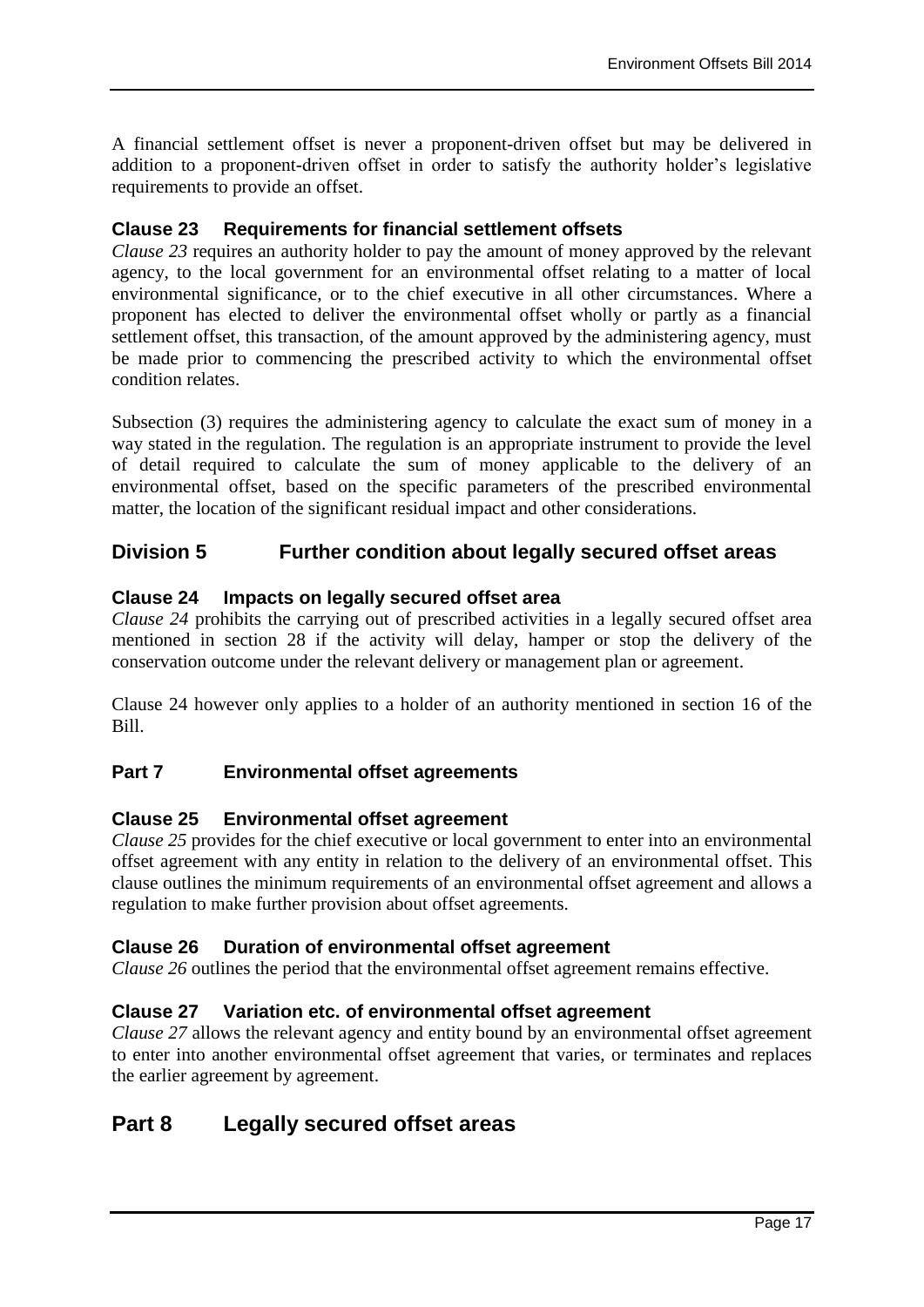## **Clause 28 What is a legally secured offset area**

*Clause 28* defines the term legally secured offset area as an area of land or waters, that is:

- an environmental offset protection area;
- an area declared as an area of high nature conservation value under section 19F of the *Vegetation Management Act 1999*; or
- another area prescribed under a regulation.

However, under subsection (1)(b) the area is only taken to be a legally secured offset area if the area is subject to a delivery or management plan or agreement (however described in the Act or another Act) to achieve a conservation outcome.

Also, an area is a *legally secured offset area* in relation to an offset condition or an environmental offset agreement if, after the offset condition is imposed or agreement is entered into, the area is dedicated, or declared by regulation, as mentioned in the *Nature Conservation Act 1992*, section 29(1) or 46.

Subsection (3) and (4) of the Bill enable legally secured areas established before the commencement of the Act to be taken to be legally secured areas under this Act.

#### **Clause 29 Declaration of environmental offset protection area**

*Clause 29* provides for the declaration of environmental offset protection areas and review of decisions in relation to such declarations.

Under subsection  $29(6)(d)$  of the Bill, the chief executive must not declare an environmental offset protection area unless the chief executive reasonably believes that each person who has an interest (such as mining interest) in the area has consented to the declaration.

The chief executive may also consult with an entity that may or is likely to be affected by the declaration.

## **Clause 30 Recording of declared areas, etc.**

*Clause 30* requires the chief executive to record the declaration in the register under section 85, and provide to the registrar of titles a notice that the declaration has been made.

The Bill also outlines requirements in relation to the register of titles. No fees are payable in relation to the declaration or recording of the declaration.

## **Clause 31 Environmental offset agreement binding**

*Clause 31* establishes that while the declaration of the environmental offset protection area is in effect, the environmental offset agreement in relation to the area is binding on the current landowner who owns the land at this point in time, as well as each person who has a registered interest in the area, including interests that are registered on title under the *Land Act 1994* or *Land Title Act 1994*.

#### **Clause 32 Amending or revoking declaration**

*Clause 32* provides for the regulation to provide the chief executive with the power to amend the declaration, revoke and remake the declaration or revoke the declaration.

## **Clause 33 Correcting, updating or removing registry record**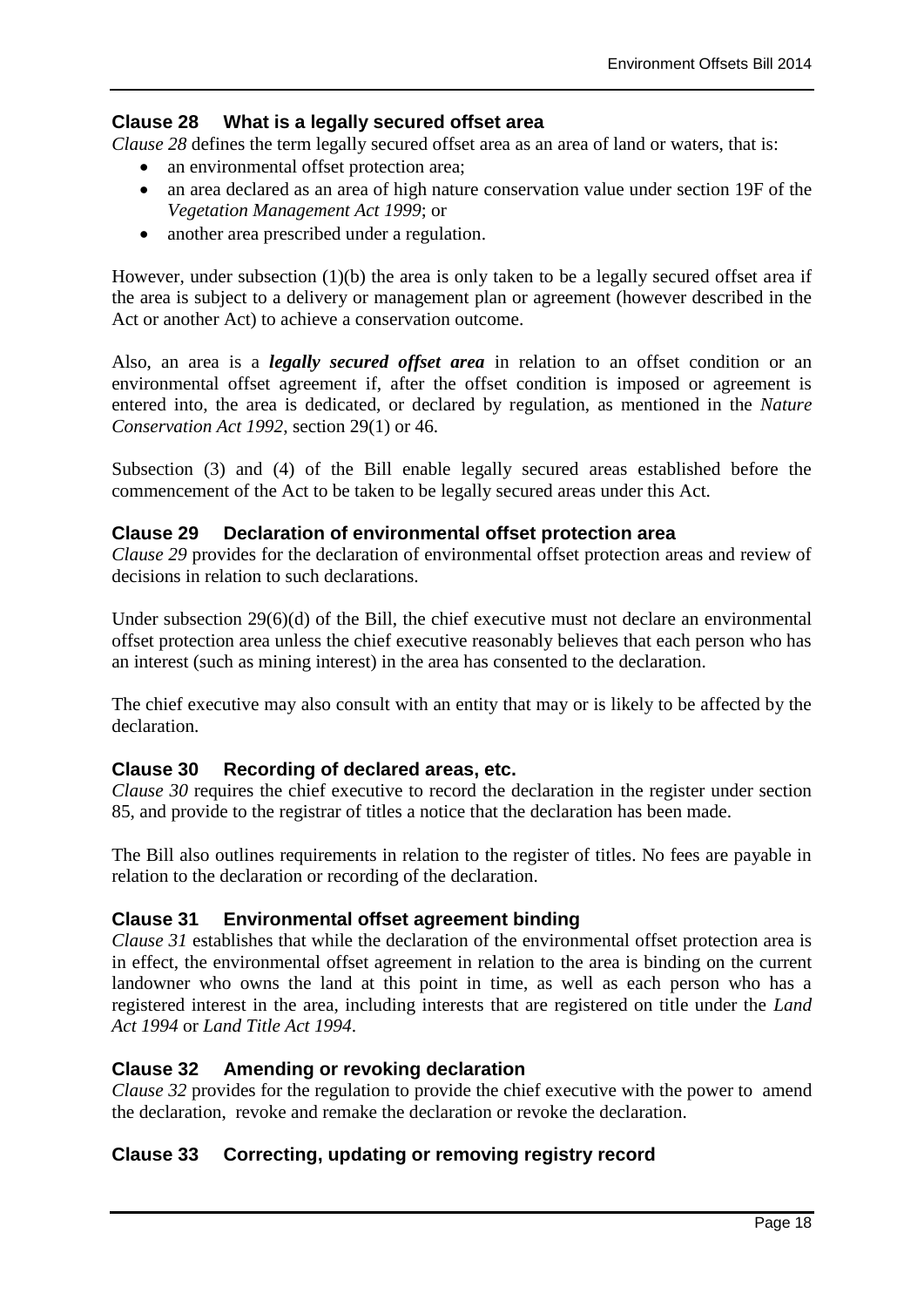*Clause 33* provides for correcting, updating or removing records kept by the registrar of titles about the declaration of an environmental offset protection area.

To remove any doubt, it is declared that the registry record can not be amended, withdrawn, revoked or replaced other than under this section, or section 15 of the *Land Title Act 1994*.

## **Part 9 Compliance notices**

### **Clause 34 Local government or chief executive may give compliance notice**

*Clause 34* provides for the local government or chief executive to give a compliance notice in relation to an agreement mentioned in this Act, requiring a person to start complying with an agreement, or remedy the contravention of the agreement in a way stated in the notice.

Subsection (3) clarifies that this section does not limit the power of an administering agency under another Act to give a notice (however described) to a person about a contravention of the other Act.

## **Clause 35 Requirements for compliance notice**

*Clause 35* specifies the general requirements of a compliance notice. It provides that in the event the notice requires action, the notice must include details of the work to be performed. If the notice is to require a person to refrain from doing something, it must include a period of time for which the requirement applies, or state that the requirement applies until further notice. Subclauses (4) and (5) require that the notice state the time period or periods for the performance of an act or acts if specified.

### **Clause 36 Offence relating to compliance notice**

*Clause 36* specifies the offence and penalty for not complying with a compliance notice.

#### **Clause 37 Review of decision to give compliance notice**

*Clause 37* provides the ability for a person to have the compliance notice reviewed by the Queensland Civil and Administrative Tribunal by making an application for the review.

## **Clause 38 Taking action**

*Clause 38* allows the local government or chief executive that issued the notice to perform an action if a person contravenes the notice by not doing that action. Subclause (2) allows the recovery of costs and expenses for performing the action.

## **Part 10 Investigation and enforcement**

## **Division 1 Preliminary**

## **Clause 39 Definitions for pt 10**

*Clause 39* provides the definition of appointing authority and relevant offence for this part.

## **Clause 40 Enforcement officers under pt 10**

*Clause 40* states that this part includes provision for the appointment of enforcement officers, and gives them particular powers.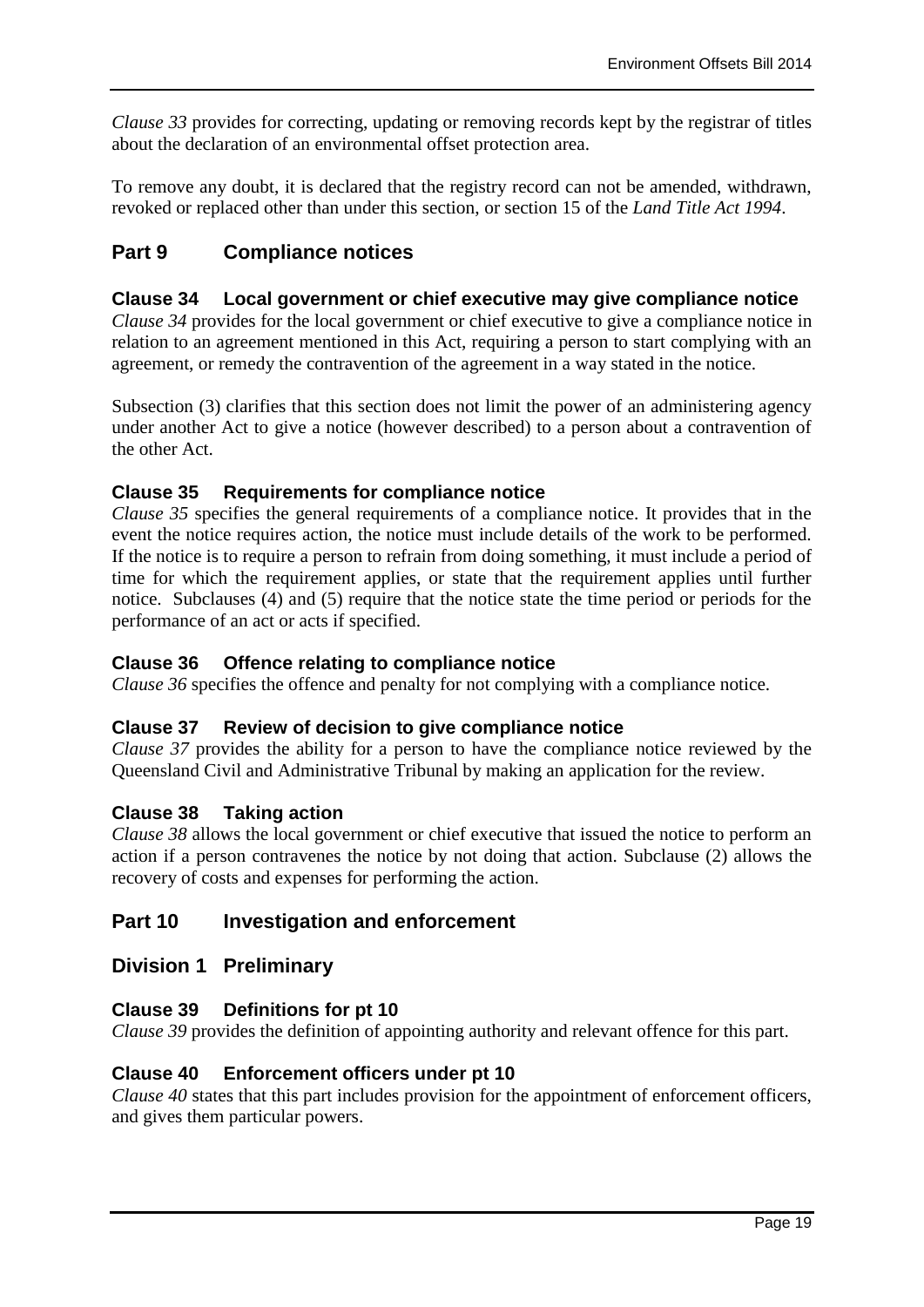## **Clause 41 Functions of inspectors**

*Clause 41* provides for the functions of inspectors to investigate, monitor and enforce compliance.

### **Clause 42 References to exercise of powers**

*Clause 42* is a clarifying provision with regard to references to exercise powers.

#### **Clause 43 Reference to document includes reference to reproductions electronic document**

*Clause 43* is a clarifying provision which states that a reference in this part to a document includes a reference to an image or writing produced, or capable of being produced, from an electronic document.

## **Division 2 General provisions about enforcement officers**

## **Subdivision 1 Appointment**

#### **Clause 44 Appointment and qualifications**

*Clause 44* provides the chief executive or chief executive officer of a local government may, by instrument in writing, appoint certain persons as an enforcement officer, if the chief executive is satisfied that the person is appropriately qualified for the appointment.

#### **Clause 45 Appointment conditions and limit on powers**

*Clause 45*specifies that an enforcement officer holds office on the conditions stated in their instrument of appointment, or in a notice signed by the chief executive given to the enforcement officer, or in a regulation. The instrument of appointment, the signed notice or a regulation, may limit the powers of an enforcement officer under this Act.

#### **Clause 46 When office ends**

*Clause 46* states that the office of an enforcement officer ends if the term of office stated in a condition of office ends; or under another condition of office, the office ends; or the authorised person resigns. However, the clause does not limit the ways the office of a person as an enforcement officer ends.

#### **Clause 47 Resignation**

*Clause 47* provides that an enforcement officer may resign by signed notice given to the chief executive.

## **Subdivision 2 Identity cards**

#### **Clause 48 Issue of identity card**

*Clause 48* requires the appointing authority (the chief executive or chief executive officer of a local government) to issue an identity card to each enforcement officer. The identity card must contain a recent photo of the person, a copy of their signature, identify them as an enforcement officer under the Act, and state the expiry date of the card. This clause does not prevent a single identity card being issued to a person for this Act and other purposes.

#### **Clause 49 Production or display of identity card**

*Clause 49* requires that the enforcement officer produces or displays their identity card to a person when exercising powers in relation to that person under this Act. If that is not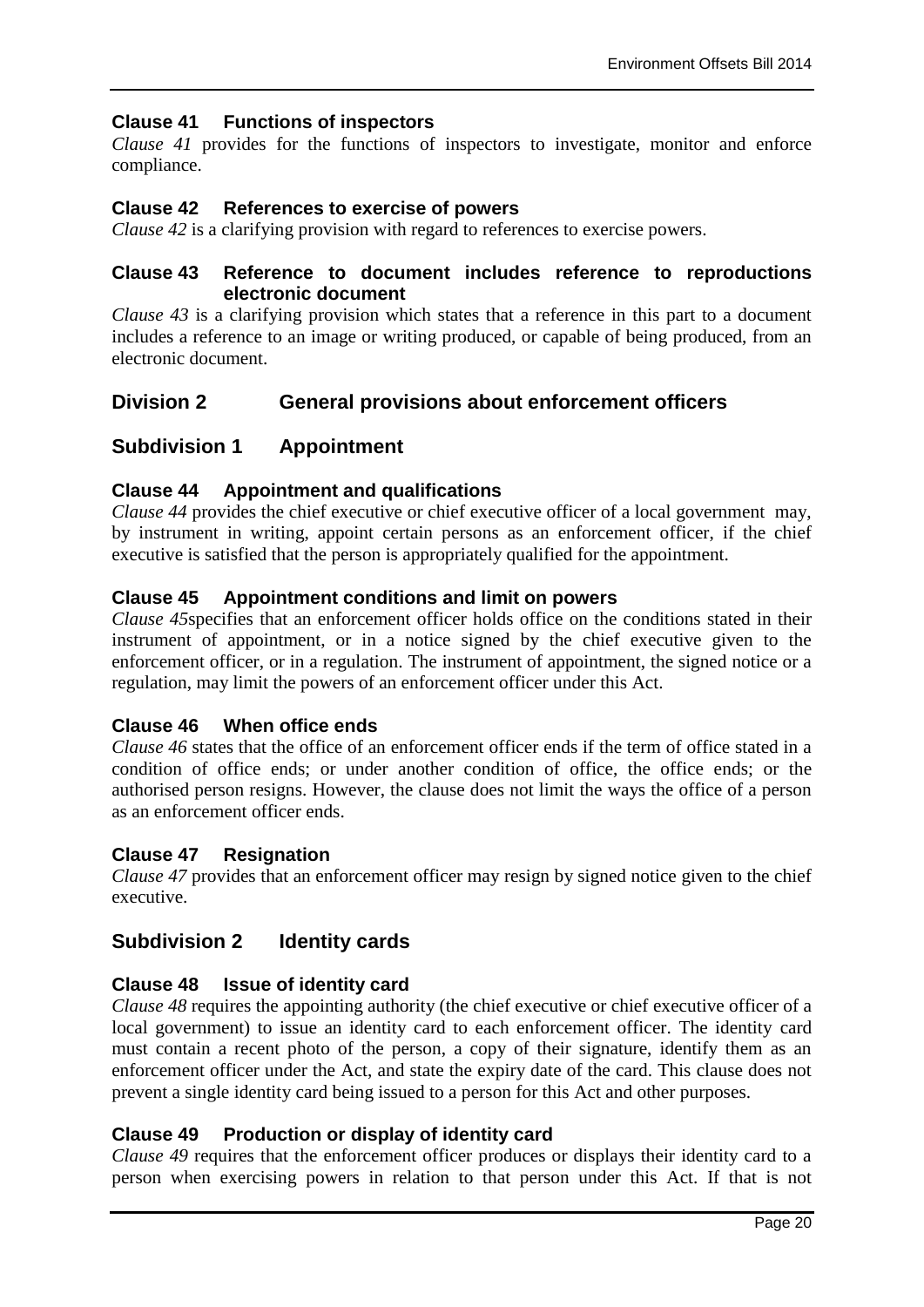practicable, then the enforcement officer must produce their identity card at the first reasonable opportunity. The purpose of the clause is to ensure a person, in relation to whom a power is being exercised, can readily identify an enforcement officer in a timely way. The clause also identifies circumstances where an enforcement officer, in entering a place, has not exercised a power in relation to a person.

## **Clause 50 Return of identity card**

*Clause 50* requires an enforcement officer to return their identity card to the relevant appointing authority (the chief executive or the chief executive officer of a local government) within 21 days after the office ends unless the person has a reasonable excuse. The maximum penalty for this offence is 50 penalty units.

## **Division 3 Entry of places by enforcement officers**

## **Subdivision 1 Power to enter**

## **Clause 51 General power to enter places**

*Clause 51* prescribes the circumstances when an enforcement officer may enter a place. This clause does not authorise entry to any part of the place where a person resides. If entry was authorised by consent then the power is subject to any conditions of the consent and ceases if the consent is withdrawn. If the power to enter is under a warrant, the entry is subject to the terms of the warrant.

## **Subdivision 2 Entry by consent**

## **Clause 52 Application of sdiv 2**

*Clause 52* provides that this subdivision applies if an enforcement officer intends to ask an occupier of a place for consent to enter the place.

## **Clause 53 Incidental entry to ask for access**

*Clause 53* provides that the enforcement officer may, without the occupier's consent or a warrant, enter land around premises at the place to an extent that is reasonable to contact the occupier. For this purpose the enforcement officer may enter part of the place the enforcement officer reasonably considers that members of the public ordinarily are allowed to enter when they wish to contact an occupier of the place.

## **Clause 54 Matters enforcement officer must tell occupier**

*Clause 54* requires the enforcement officer to explain to the occupier the purpose of the entry, including the powers intended to be exercised; that the occupier is not required to give consent; and that the consent may be given subject to conditions and may be withdrawn at any time.

## **Clause 55 Consent acknowledgement**

*Clause 55* provides that where consent is given the enforcement officer may ask the occupier to sign an acknowledgement of consent. The clause provides the minimum details to be included in the acknowledgement. The clause also provides that if the occupier signs the acknowledgment, a copy must be given to the occupier. The clause further provides that if proceedings arise about whether the occupier consented to entry and an acknowledgement notice is not produced in evidence, the onus of proof is on the person relying on the lawfulness of the entry to prove the occupier consented.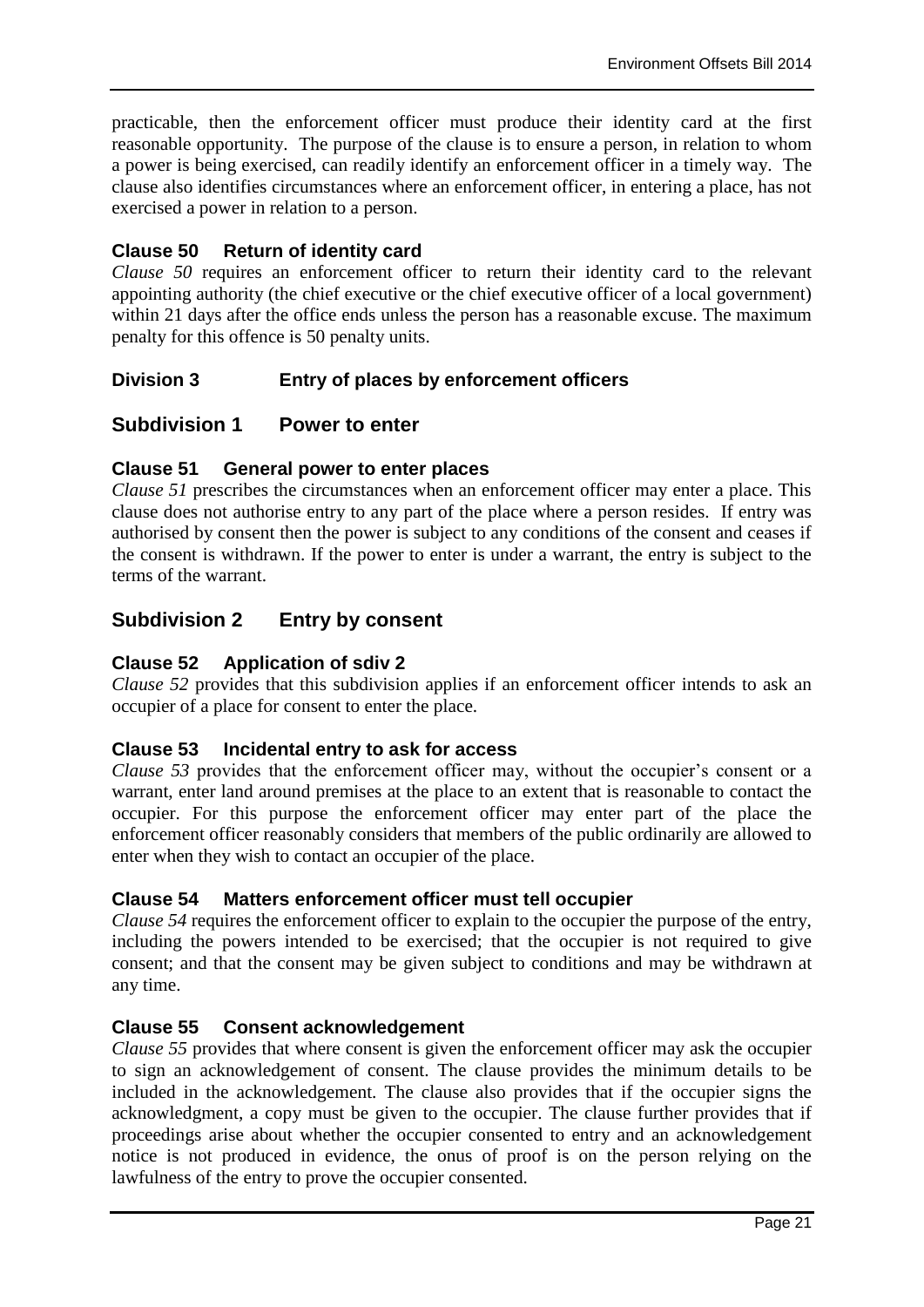## **Subdivision 3 Entry under warrant**

## **Clause 56 Application for warrant**

*Clause 56* states that an enforcement officer may apply to a magistrate for a warrant for a place. The enforcement officer must prepare a written application that states the grounds on which the warrant is sought. The written application must be sworn, and the magistrate may refuse to consider the application until the enforcement officer gives the magistrate all the information the magistrate requires about the application in the way the magistrate requires.

## **Clause 57 Issue of warrant**

*Clause 57* provides the criteria that the magistrate must be satisfied of, in order to issue a warrant for the place. The clause also provides the details that the warrant must state, including the day, within 14 days after the warrant's issue, the warrant ends.

## **Clause 58 Electronic application**

*Clause 58* allows an application for a warrant to be made by phone, fax, email, radio, videoconferencing or another form of electronic communication if the enforcement officer reasonably considers it necessary because of urgent circumstances or other special circumstances, including, for example, the enforcement officer's remote location. The application may not be made before the enforcement officer prepares the written application but may be made before the written application is sworn.

## **Clause 59 Additional procedure if electronic application**

*Clause 59* provides, for an electronic application, that the magistrate must be satisfied that the application is necessary and that it was properly made. The provision also provides how, once the magistrate issues the original warrant, a duplicate warrant is to be issued by the magistrate or otherwise how a duplicate warrant is to be completed by the enforcement officer. A duplicate warrant, in either circumstance, is as effectual as the original. This clause also provides that the enforcement officer must, as soon as is reasonable, send to the magistrate the written application and secondly if the enforcement officer completed a form of warrant —the duplicate warrant. The magistrate must keep the original warrant and, on receiving the documents from the enforcement officer mentioned above attach the documents to the original warrant; and give the original warrant and documents to the clerk of the court of the relevant magistrate's court.

If an issue arises in a proceeding about whether an exercise of a power was authorised by a warrant issued under this section; and the original warrant is not produced in evidence; the onus of proof is on the person relying on the lawfulness of the exercise of the power to prove a warrant authorised the exercise of the power. This clause does not limit the ability to make an application for a warrant.

## **Clause 60 Defect in relation to a warrant**

*Clause 60* provides that a warrant, including a duplicate warrant, is not invalidated by a defect in the warrant or compliance with this subdivision unless the defect affects the substance of the warrant in a material particular.

## **Clause 61 Entry procedure**

*Clause 61* states the actions, if an enforcement officer is intending to enter a place under a warrant or duplicate warrant, that the enforcement officer must do, or make reasonable attempts to do before entering the place. However, the clause provides that the enforcement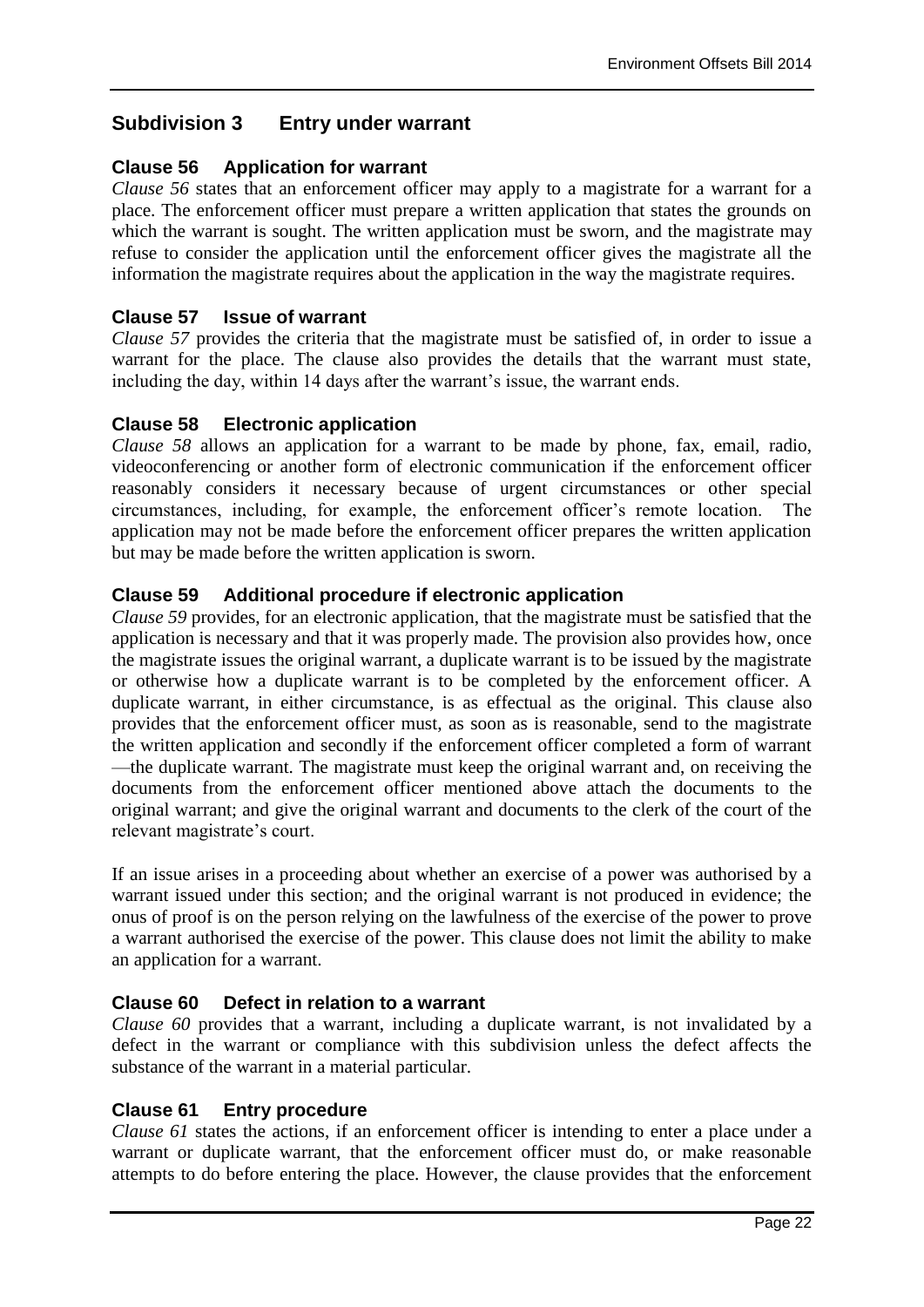officer need not undertake these actions if the enforcement officer reasonably believes that entry to the place without compliance is required to ensure the execution of the warrant is not frustrated.

## **Division 4 Other powers and related matters**

## **Subdivision 1 General powers of enforcement officers after entering places**

## **Clause 62 Application of sdiv 1**

*Clause 62* provides that the power under this subdivision may be exercised if an enforcement officer enters a place under a warrant or otherwise a place of business of an entity that is mentioned in the environmental offset agreement. However, if the authorised person enters under by consent or under a warrant, the powers under this division are subject to any conditions of the consent or terms of the warrant.

## **Clause 63 General powers**

*Clause 63* provides an enforcement officer with a range of powers, each a general power. The enforcement officer may take a necessary step to allow the exercise of a general power. The power includes taking on to a place any reasonably required person, for instance persons with technical qualifications to assist in application processing when consent for entry cannot otherwise be obtained for the purpose. The clause further provides conditions on specific general powers.

## **Clause 64 Power to require reasonable help**

*Clause 64* gives an enforcement officer the power to require help of an occupier of the place or a person at the place to give the enforcement officer reasonable help to exercise a general power, including, for example, to produce a document or to give information. When making the help requirement, the enforcement officer must inform the person that it is an offence not to comply with a help requirement without a reasonable excuse.

## **Clause 65 Offence to contravene help requirement**

*Clause 65* establishes a maximum penalty of 50 penalty units for a failure of a person to comply with a help requirement without a reasonable excuse. It is a reasonable excuse for an individual not to comply with a help requirement if complying might tend to incriminate the individual or expose the individual to a penalty unless the document or information is required to be held or kept by the defendant under an environmental offset agreement.

## **Subdivision 2 Other information-obtaining powers of enforcement officers**

## **Clause 66 Power to require name and address**

*Clause 66* gives an enforcement officer the power to require the name and address of a person in certain circumstances.

#### **Clause 67 Offence to contravene personal details requirement**

*Clause 67* provides that a person who fails to comply with a requirement to give their name and address is guilty of an offence but only if they are found guilty of the substantive offence.

## **Clause 68 Power to require information**

*Clause 68* provides that an enforcement officer may require a person to produce information.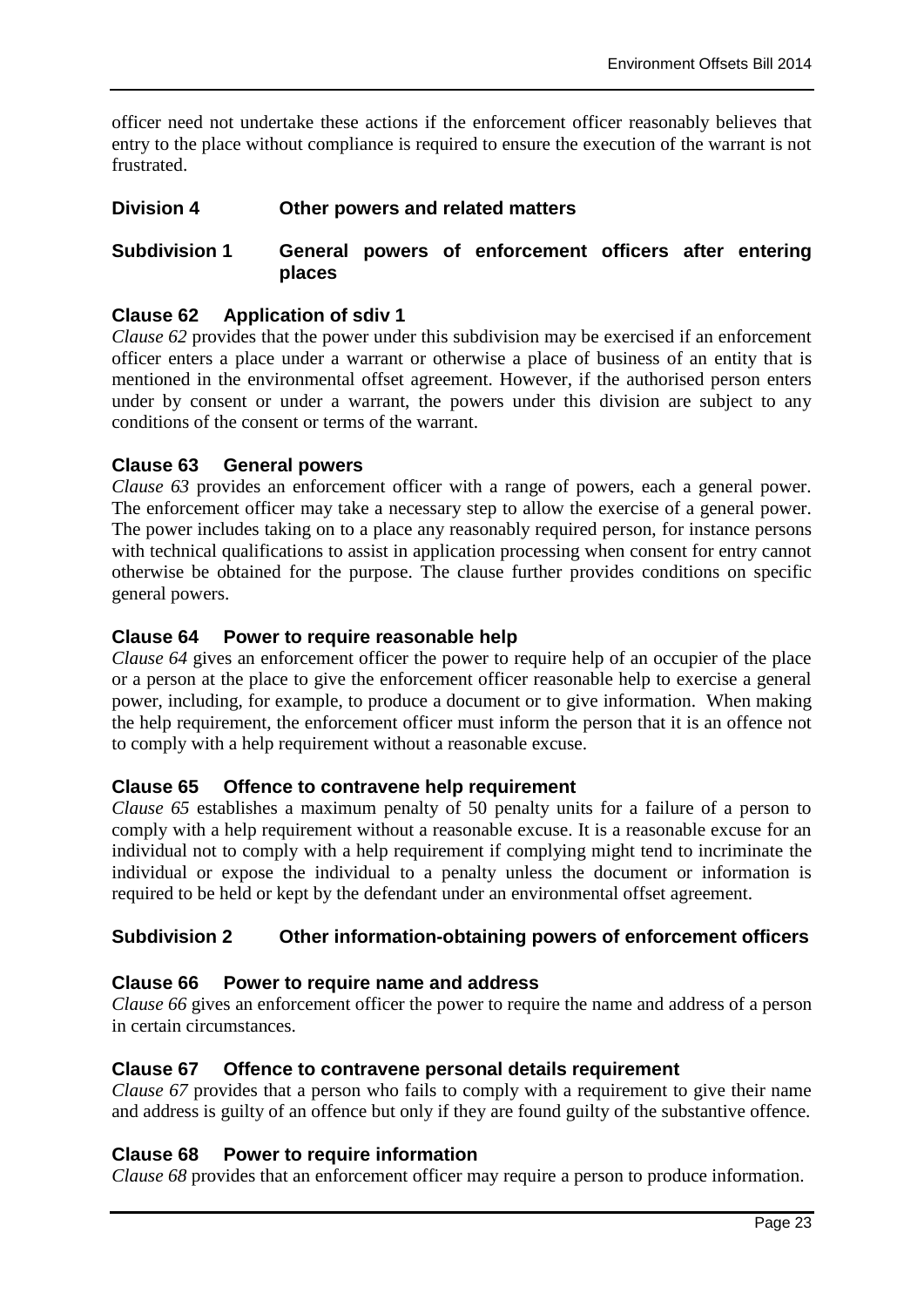## **Clause 69 Offence to contravene information requirement**

*Clause 69* provides that it is an offence to contravene an information production requirement unless the person has a reasonable excuse.

## **Division 5 Miscellaneous provisions relating to enforcement officers**

#### **Subdivision 1 Damage**

#### **Clause 70 Duty to avoid inconvenience and minimise damage**

*Clause 70* provides that in exercising a power an enforcement officer must minimise inconvenience and damage.

#### **Clause 71 Notice of damage**

*Clause 71* provides than an enforcement officer must give certain notice of any damage done to property in exercising a power under this part.

#### **Subdivision 2 Compensation**

#### **Clause 72 Compensation**

*Clause 72* provides that a person may claim compensation if he or she incurs loss or expense because of actions of an enforcement officer under this part.

#### **Subdivision 3 Other offences relating to enforcement officers**

#### **Clause 73 Giving enforcement officer false or misleading information**

*Clause 73* provides that a person must not give an enforcement officer false or misleading information.

#### **Clause 74 Obstructing enforcement officer**

*Clause 74* provides that a person must not obstruct an enforcement officer.

#### **Clause 75 Impersonating enforcement officer**

*Clause 75* provides that a person must not impersonate an enforcement officer.

## **Subdivision 4 Other provisions**

#### **Clause 76 Evidential immunity for individuals complying with particular requirements**

*Clause 76* provides for evidential immunity for certain persons complying with particular requirements.

#### **Division 6 Legal proceedings**

#### **Clause 77 Summary proceedings for offence**

*Clause 77* establishes proceedings for an offence in relation to the contravention of, a compliance notice under this Act, or a provision of part 10 of this Act, is to be taken in a summary way under the *Justices Act 1886*.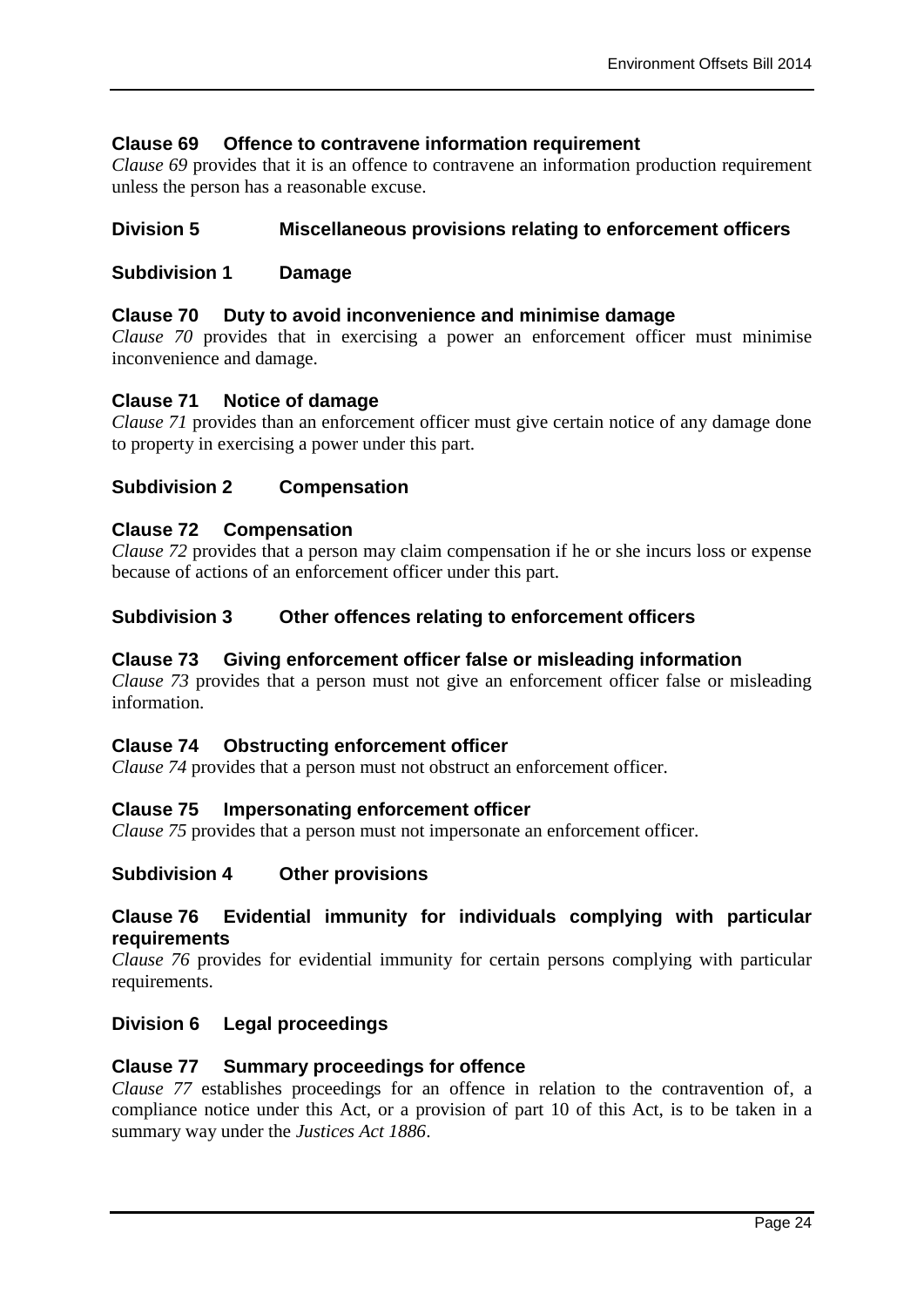## **Clause 78 Limitation on time for starting proceeding**

*Clause 78* establishes the timeframe for which proceedings in relation to an offence under this Act must start. This is established to be within the period of one year from the date of the commission of the offence, or within six months after the offence comes to the complainant's knowledge.

## **Clause 79 Evidentiary aids generally**

*Clause 79* provides for a certificate signed by the chief executive which states that any particular mentioned in this section is taken to be evidence of the matter.

## **Clause 80 Responsibility for act or omissions of representatives**

*Clause 80* Establishes that a person, who has another individual (representative) acting on their behalf, is taken to be responsible for this individual and is liable for the offence committed by this individual with the state of mind.

## **Part 11 Amounts received as financial settlement offsets etc.**

## **Division 1 Amounts received by the department**

## **Clause 81 Application of div 1**

*Clause 81* states that this division applies to any amount received as a financial settlement offset by the department.

#### **Clause 82 Establishment of offset account**

*Clause 82* establishes the Financial Offset Account (the *offset account*).

#### **Clause 83 Object of offset account**

*Clause 83* outlines the object of the offset account is to provide funding for the delivery of environmental offsets.

## **Clause 84 Payment of amounts into offset account**

*Clause 84* provides for amounts received by the department for the purposes of a financial settlement offset as well as other amounts to be paid into the offset account.

A financial settlement offset received by the department and any other amount paid into the offset account as mentioned in subsection  $(2)(b)$  or  $(c)$ , is a contribution for the purposes of section 7(2)(c) of the *Financial Accountability Act 2009* and therefore a controlled receipt.

## **Clause 85 Payment of amounts from offset account**

*Clause 85* limits chief executive's use of the money in the offset account.

#### **Clause 86 Administration of offset account**

*Clause 86* states that accounts for the offset account must be kept as part of the departmental accounts of the department. Subsection (2) clarifies that amounts received for the offset account may be deposited in a departmental financial institution account of the department with other moneys of the department.

## **Division 2 Payments received by a local government**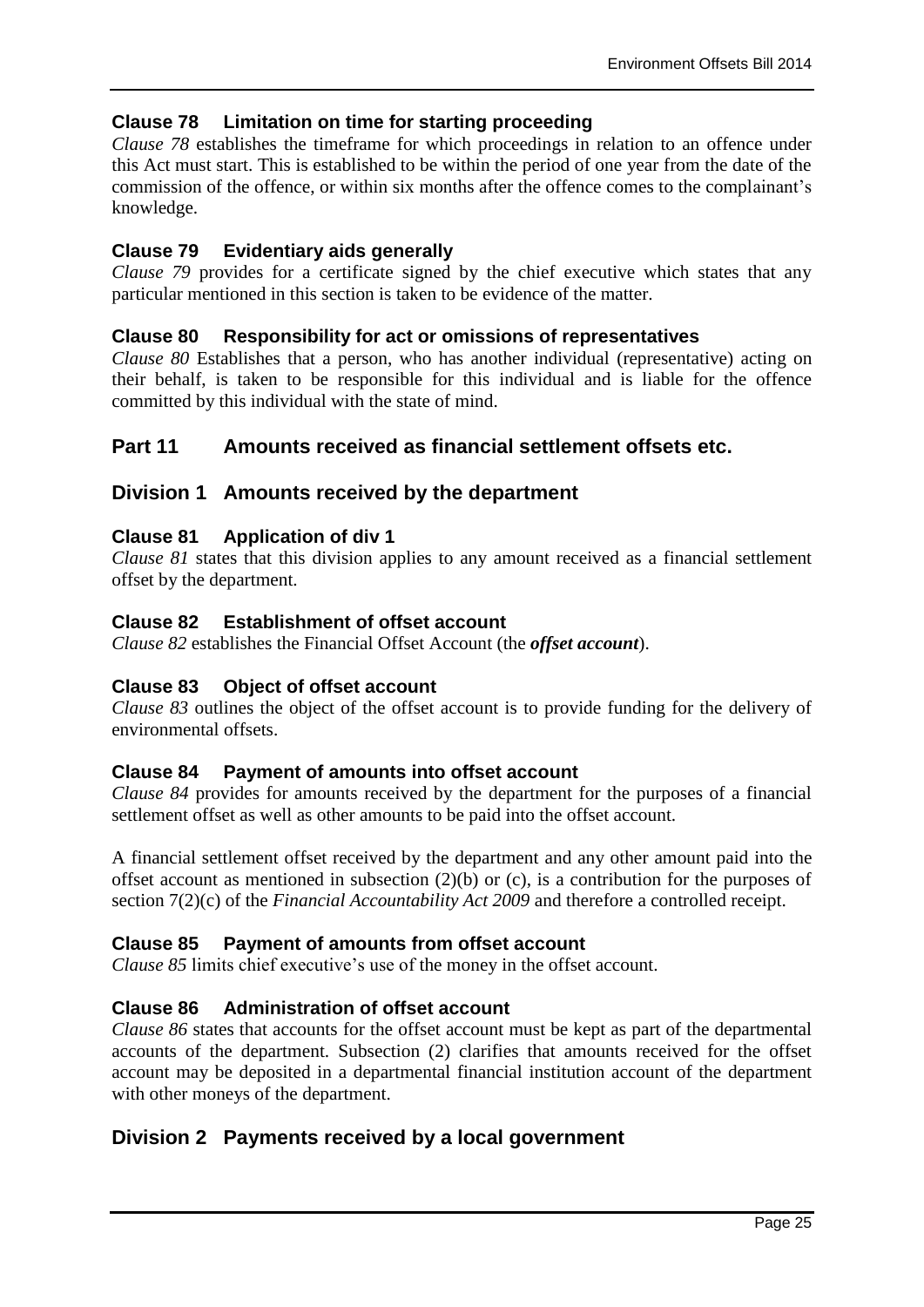## **Clause 87 Application of div 2**

*Clause 87* states that this division applies to any amount received as a financial settlement offset by a local government.

## **Clause 88 Payment of amounts into and from trust fund**

*Clause 88* requires amounts received by a local government as a financial settlement offset as well as other amounts to be credited to the local government's trust fund and limits the use of money in the trust fund once credited.

## **Part 12 General**

## **Clause 89 Register to be kept by each administering agency**

*Clause 89* provides for a register to be kept by each administering agency and outlines the details which must be recorded. This register must be made available for inspection, including for example, in electronic form. If the chief executive requests information held on the register this must be provided by the administering agency to the chief executive free of charge.

## **Clause 90 Delegation by chief executive**

*Clause 90* provides the chief executive with the power to delegate certain functions to an appropriately qualified public service employee.

#### **Clause 91 Approved forms**

*Clause 87* allows for the chief executive to approve forms for use under this Act.

### **Clause 92 Regulation-making power**

*Clause 92* provides the Governor in Council with the power to make a regulation under the Act. This power includes, but is not limited to, penalties for contravention of a provision of a regulation of not more than 20 penalty units, fees payable under the Act, and details relating to the identification and establishment of advanced offsets.

## **Part 13 Transitional provisions**

## **Clause 93 Definitions for pt 13**

*Clause 93* provides definitions for particular terms under part 13 of the Bill.

#### **Clause 94 Application of this Act or existing Act**

*Clause 94* outlines when this Act or an existing Act applies.

The Act applies to an authority granted under another Act only if the application under the other Act for the authority was made on or after the commencement.

An existing Act continues to apply to the following—

- a) an existing authority;
- b) an application for an authority under an existing Act that was made, but not dealt with, before the commencement; and
- c) an authority granted under an existing Act on or after the commencement as the result of an application mentioned in paragraph (b).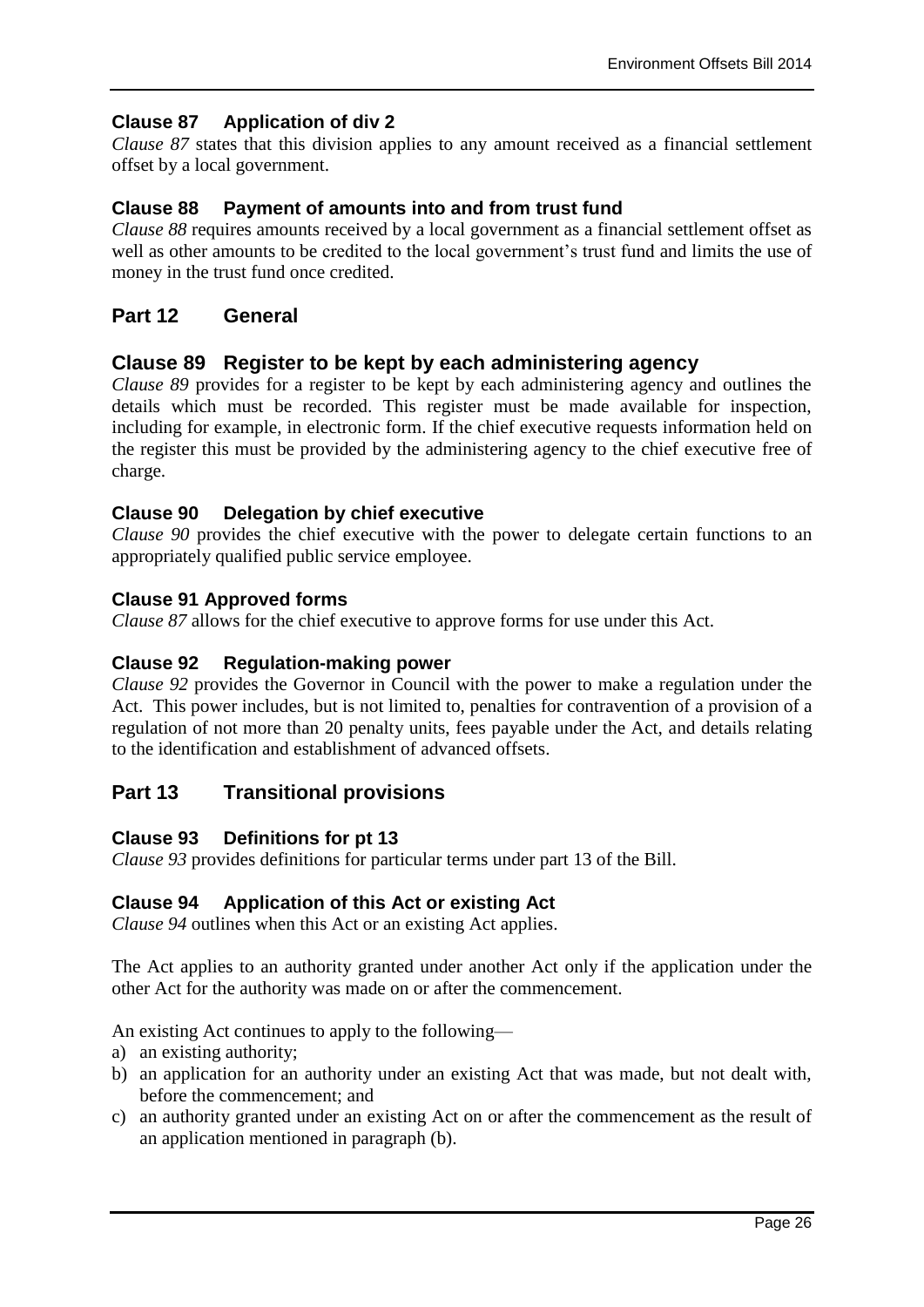However any amendment to an authority after the commencement of the Act that may or is likely to result in a significant residual impact on a prescribed environmental matter must be dealt with under this Act.

## **Clause 95 Transitional regulation-making power**

*Clause 95* provides a transitional regulation making power.

## **Part 14 Amendment of Coastal Protection and Management Act 1995**

### **Clause 96 Act amended**

*Clause 96* states that this part amends the *Coastal Protection and Management Act 1995*.

## **Clause 97 Insertion of new s 201A**

*Clause 97* provides clarification to transitional provisions for dredge management plans made in 2011 to ensure that royalties remain payable for the commercial removal of material under such plans.

## **Clause 98 Insertion of new ch 6, pt 7**

*Clause 98* provides clarification on when operational works within a coastal management district, including within a tidal watercourse, are tidal works under the *Coastal Protection and Management Act 1995* and referred to by the *Sustainable Planning Act 2009*.

As the *Coastal Protection and Management Act 1995* provides tidal works with a general right to occupy and use State land upon which the works are situated and requires the works to be maintained in a safe condition, the amendments also provide for these provisions to apply to works deemed to be tidal works.

## **Clause 99 Amendment of schedule (Dictionary)**

*Clause 99* clarifies the definition of tidal works under the *Coastal Protection and Management Act 1995* by making it clear what tidal work does, and does not, include.

## **Part 15 Amendment of Currumbin Bird Sanctuary Act 1976**

#### **Clause 100 Act amended**

*Clause 100* states that this part of the Bill amends the *Currumbin Bird Sanctuary Act 1976*.

#### **Clause 101 Insertion of new ss 14 and 15**

*Clause 101* inserts new sections 14 and 15 into the *Currumbin Bird Sanctuary Act 1976* which relate to the application of the Act upon the registration of the National Trust of Australia (Queensland) Limited.

- Section 14 of this clause states that sections 3 to 13 and schedules 1 and 2 stop applying if the National Trust of Australia (Queensland) Limited is registered under the Commonwealth *Corporations Act 2001*, part 5.1. This section should be read in conjunction with the *National Trust of Queensland Act 1963*, part 3A (Transfer of incorporation of National Trust and related matters).
- Section 15 of this clause provides for the Act to expire on the day this section commences.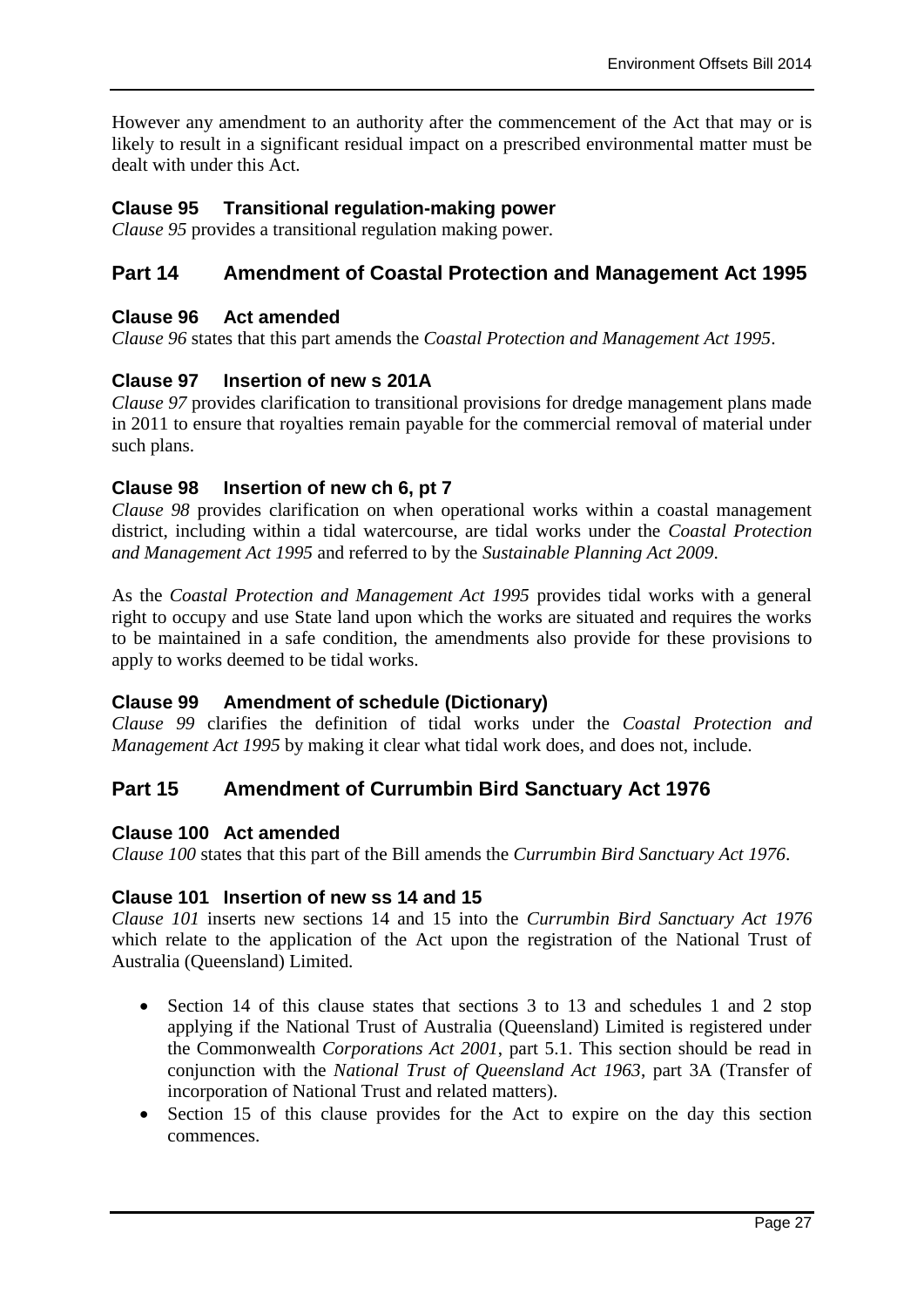## **Part 16 Amendment of Duties Act 2001**

## **Clause 102 Act amended**

*Clause 102* provides for amendments to the *Duties Act 2001*.

## **Clause 103 Amendment of s 141 (Exemption—particular statutory bodies)**

*Clause 103* amends section 141 (Exemption – particular statutory bodies) of the *Duties Act 2001*, to omit reference to the National Trust, as once the National Trust becomes an independent company, they lose eligibility for this exemption. Once the reference to the National Trust is omitted, the relevant section in the *Duties Act 2001* will be renumbered.

## **Clause 104 Amendment of s 285 (Exemption—mortgages under particular Acts)**

*Clause 104* amends section 285 (Exemption – mortgages under particular Acts) of the *Duties Act 2001*, to omit reference to the National Trust, as once the National Trust becomes an independent company, they lose eligibility for this exemption. Once the reference to the National Trust is omitted, the relevant section in the *Duties Act 2001* will be renumbered.

## **Part 17 Amendment of Environmental Protection Act 1994**

## **Clause 105 Act amended**

*Clause 105* states that this part amends the *Environmental Protection Act 1994*.

## **Clause 106 Amendment of s 39 (Other definitions)**

*Clause 106* amends section 39 of the *Environmental Protection Act 1994* to remove redundant words from the section. As part of the *Environmental Protection (Greentape Reduction) and Other Legislation Amendment Act 2012, the requirement for a statutory* environmental management plan was removed from the assessment of an application for an environmental authority for a resource activity. However, due to an oversight, the definition of "environmental management plan" in chapter 3 (Environmental Impact Statements) was not amended to reflect this change. An administrative environmental management plan is still a useful document in assessing an environmental impact statement and should still be required, but this document would not propose the conditions for the environmental authority. Consequently, this section is amended to remove the reference to a document which proposes conditions.

## **Clause 107 Amendment of s 168 (When decision must be made—generally)**

*Clause 107* amends section 168 of the *Environmental Protection Act 1994* to ensure that a decision on the environmental authority cannot be made when an operator is not registered as a suitable operator. An applicant may be a registered suitable operator prior to making their application for an environmental authority, in which case a further suitable operator application is not needed. However, if the operator is not registered, they are required to make an application for registration as part of the approved form for applying for their environmental authority.

This amendment clarifies that the decision stage cannot commence until a person has been assessed and registered as a suitable operator.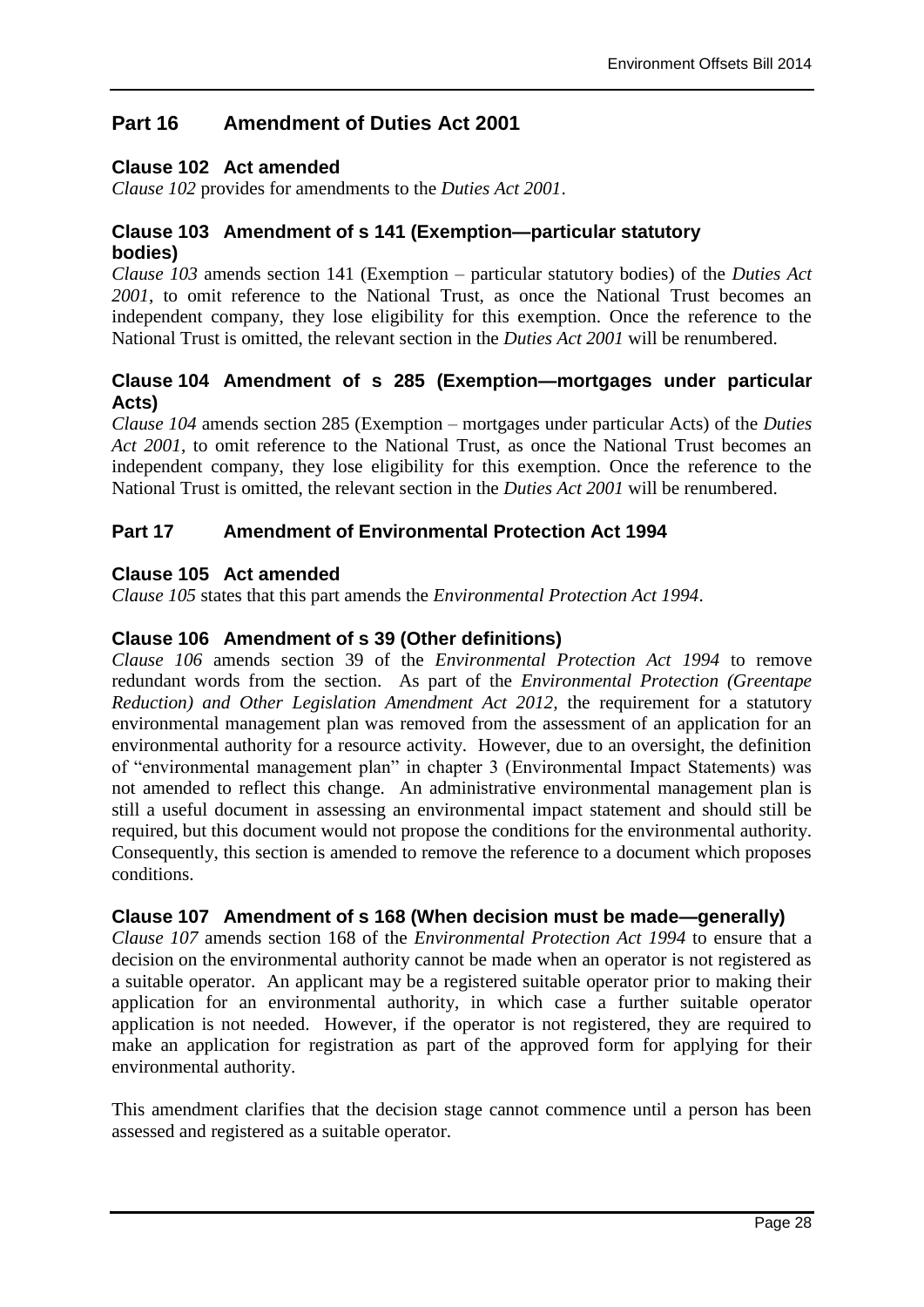## **Clause 108 Amendment of s 173 (When particular applications must be refused)**

*Clause 108* amends section 173 of the *Environmental Protection Act 1994* to clarify that an application for an environmental authority must be refused if the applicant is not a registered suitable operator. This amendment corrects the circular drafting of the previous section 173 which stated that the application must be refused if the person is both not a registered suitable operator, and their application for registration has been refused since, if the application is refused, then the operator will not be registered.

## **Clause 109 Amendment of s 185 (Referral to Land Court)**

*Clause 109* amends section 185 of the *Environmental Protection Act 1994* to include all circumstances in which an objection may be received, so that referral to the Land Court is not required until after the latest time objections can be received. The previous drafting could lead to an inconsistency where (for instance) an objection notice is received at the beginning of the prescribed timeframe and referred to the Land Court, but a later objection notice comes in which would have extended the timeframe. This would lead to information being provided to the Land Court piecemeal. This amendment allows all objections/requests for referrals to be received and referred to the Land Court at the same time.

## **Clause 110 Amendment of s 202 (Environmental authority includes conditions)**

*Clause 110* inserts a new note under section 202 informing the reader that Part 6 of the Environmental Offset Act 2014 states further conditions that apply to an environmental authority and that a breach of those conditions may be dealt with under the *Environmental Protection Act 1994*.

## **Clause 111 Amendment of s 207 (Conditions that may be imposed)**

*Clause 111* provides for a replacement of subsection (1)(c) of the *Environmental Protection Act 1994* to remove redundant wording already provided for under the *Environmental Offsets Act 2014.* 

## **Clause 112 Amendment of s 209 (Environmental offset conditions)**

*Clause 112* amends section 209 of the *Environmental Protection Act 1994* to ensure the provisions relating to environmental offset conditions are consistent with the provisions in the Bill.

## **Clause 113 Amendment of s 318 (Making eligibility criteria)**

*Clause 113* amends section 318 of the *Environmental Protection Act 1994* to reduce red tape in the making of eligibility criteria for an activity. Currently, the process for making eligibility criteria requires that the criteria must be both gazetted and approved by a regulation. Since the regulation must also be gazetted, this involves double handling. This amendment removes the need for gazettal since, in any event, the eligibility criteria only take effect once they are prescribed in the regulation.

## **Clause 114 Insertion of new ch 13, pt 20**

*Clause 114* inserts transitional provisions to support the implementation of the new environmental offset framework.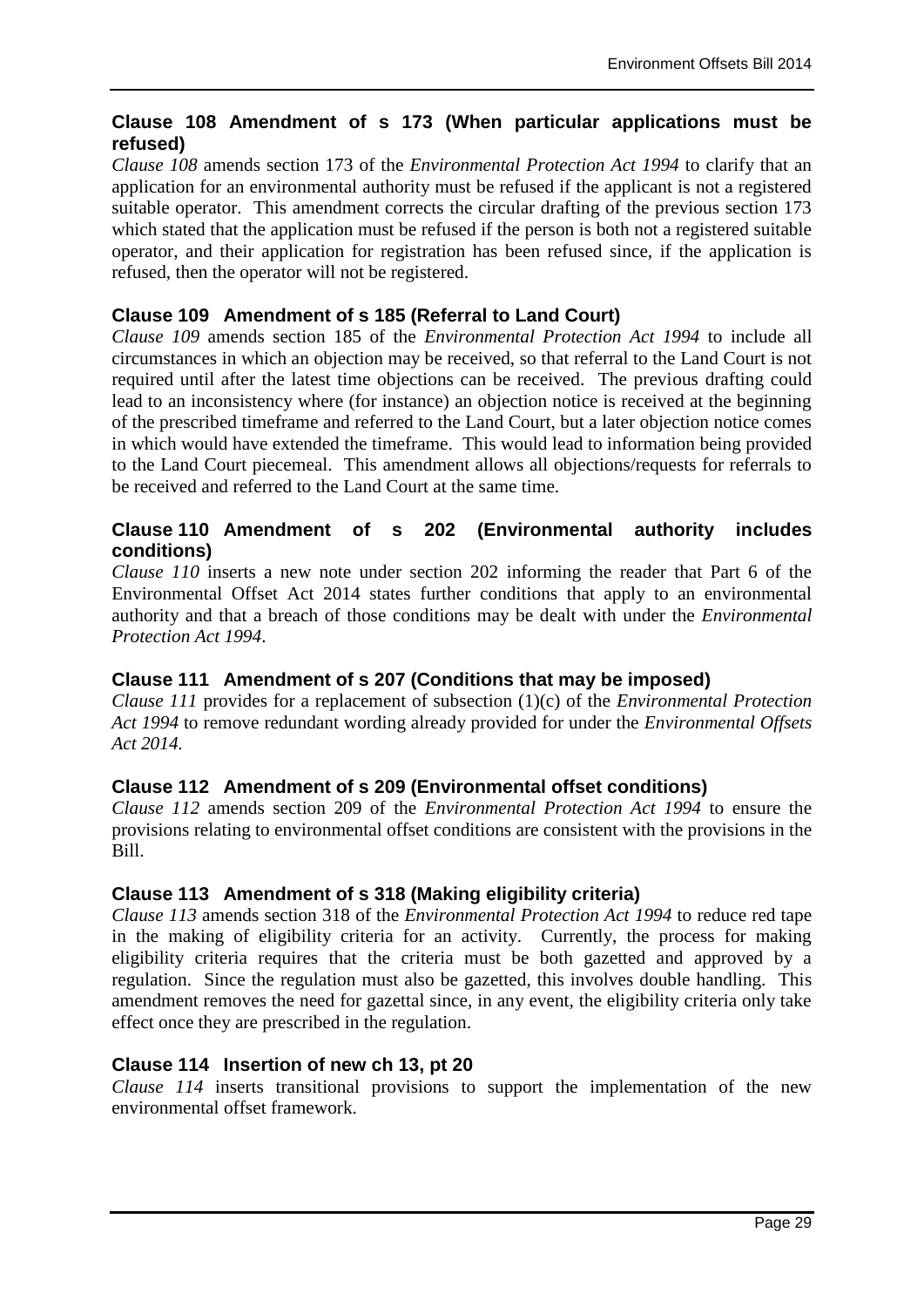New section 713 provides for environment offset payments to be made to the environmental offset trust if required under an environmental offset condition imposed before the commencement of the Act.

New section 714 applies if, on or after the commencement of this section, an environmental authority or draft environmental authority becomes, under this Act, subject to an environmental offset condition. To the extent the environmental offset condition is inconsistent with a deemed condition, the deemed condition prevails.

New section 715 provides a transitional regulation-making power.

## **Clause 115 Amendment of sch 4 (Dictionary)**

*Clause 115* amends certain definitions to align with the definitions used to define certain terms under this Bill.

## **Part 18 Amendment of Fisheries Act 1994**

## **Clause 116 Act amended**

*Clause 116* states that this part amends the *Fisheries Act 1994.*

## **Clause 117 Amendment of s 76IA (Environmental offset conditions)**

*Clause 117* aligns the power to impose an environmental offset condition with the Bill.

## **Amendment of s 118 (Fisheries Research Fund)**

*Clause 118* removes reference to environmental offset conditions mentioned in s 76IA as an amount received into the Fisheries Research Fund.

#### **Clause 119 Insertion of new pt 12, div 8**

*Clause 119* inserts a new division in Part 12 of the Act.

New section 259 states that if an environmental offset condition imposed before the commencement of the Bill required a payment to be made to the Fisheries Research Fund the payment must still be made to that Fund.

New section 260 provides a transitional regulation-making power.

## **Part 19 Amendment of Marine Parks Act 2004**

#### **Clause 120 Act amended**

*Clause 120* states that this part amends the *Marine Parks Act 2004.*

## **Clause 121 Amendment of s 49 (Noncompliance with condition of an authority)**

*Clause 121* establishes the maximum penalty for noncompliance with a condition imposed under the *Environmental Offsets Act 2014* to be 3000 penalty units. This maximum penalty is identical to similar offences relating to unlawful impacts on natural and cultural resources under the *Marine Parks Act 2004* and *Nature Conservation Act 1992*. The high penalty is justified on the basis that an environmental offset condition is imposed to counterbalance significant impacts on matters of environmental significance. The amount is proportional to the magnitude of the impact.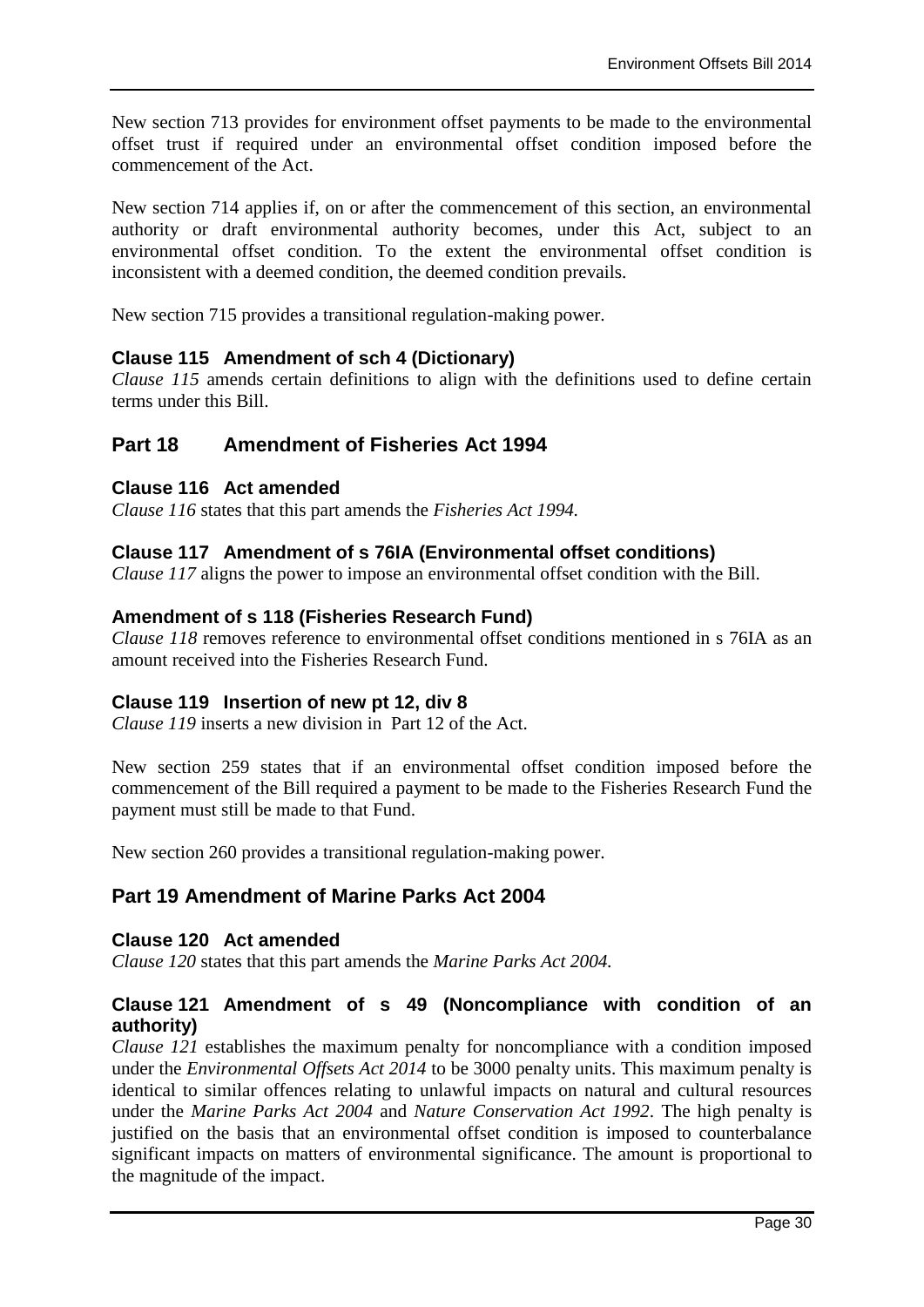## **Clause 122 Insertion of new ss 151A and 151B**

*Clause 122* inserts new sections 151A and 151B.

New section 151A clarifies that an environmental offset condition may be imposed on a marine park authority.

New section 151B applies if, on or after the commencement of this section, a marine park authority becomes, under this Act, subject to an environmental offset condition. To the extent the environmental offset condition is inconsistent with a deemed condition, the deemed condition prevails.

## **Clause 123 Insertion of new pt 13**

*Clause 123* inserts a transitional regulation-making power.

## **Part 20 Amendment of National Trust of Queensland Act 1963**

#### **Clause 124 Act amended**

*Clause 124 s*tates that this part amends the National Trust of Queensland Act 1963.

## **Clause 125 Amendment of s 2 (Definitions)**

*Clause 125* inserts a new definition for company into the definitions list of the *National Trust of Queensland Act 1963*. The definition for company directs the reader to section 38B.

#### **Clause 126 Insertion of new pt 3A**

*Clause 126* inserts a new Part 3A into the *National Trust of Queensland Act 1963*. This part is about the transfer of incorporation of the National Trust, and other related matters.

The new Division 1 under Part 3A provides for a definition for a company. It refers the reader to section 38B of the Act.

The new Division 2 (Transfer of incorporation) allows for the National Trust of Queensland to apply for incorporation as a company under the *Corporations Act 2001*, part 5B.1. Part 5B.1 of the *Corporations Act 2001* deals with circumstances in which a body corporate that is not a company can be registered as a company. Registration under Part 5B.1 has the effect of transferring the incorporation of the relevant body to the *Corporations Act 2001* framework.

The new section 38B under Division 2 directs the National Trust to apply under the *Corporations Act 2001*, part 5B.1, for registration as a company limited by guarantee.

38B Section (1) directs that the name of the company will be the National Trust of Australia (Queensland) Limited.

38B Section (2) directs the National Trust to publish the constitution on its website. The website of the National Trust is www.nationaltrust.org.au. Publishing the constitution provides for transparency of the business of the National Trust of Australia (Queensland) Limited, by allowing the public to view the constitution.

The new section 38C provides for Authority to transfer incorporation.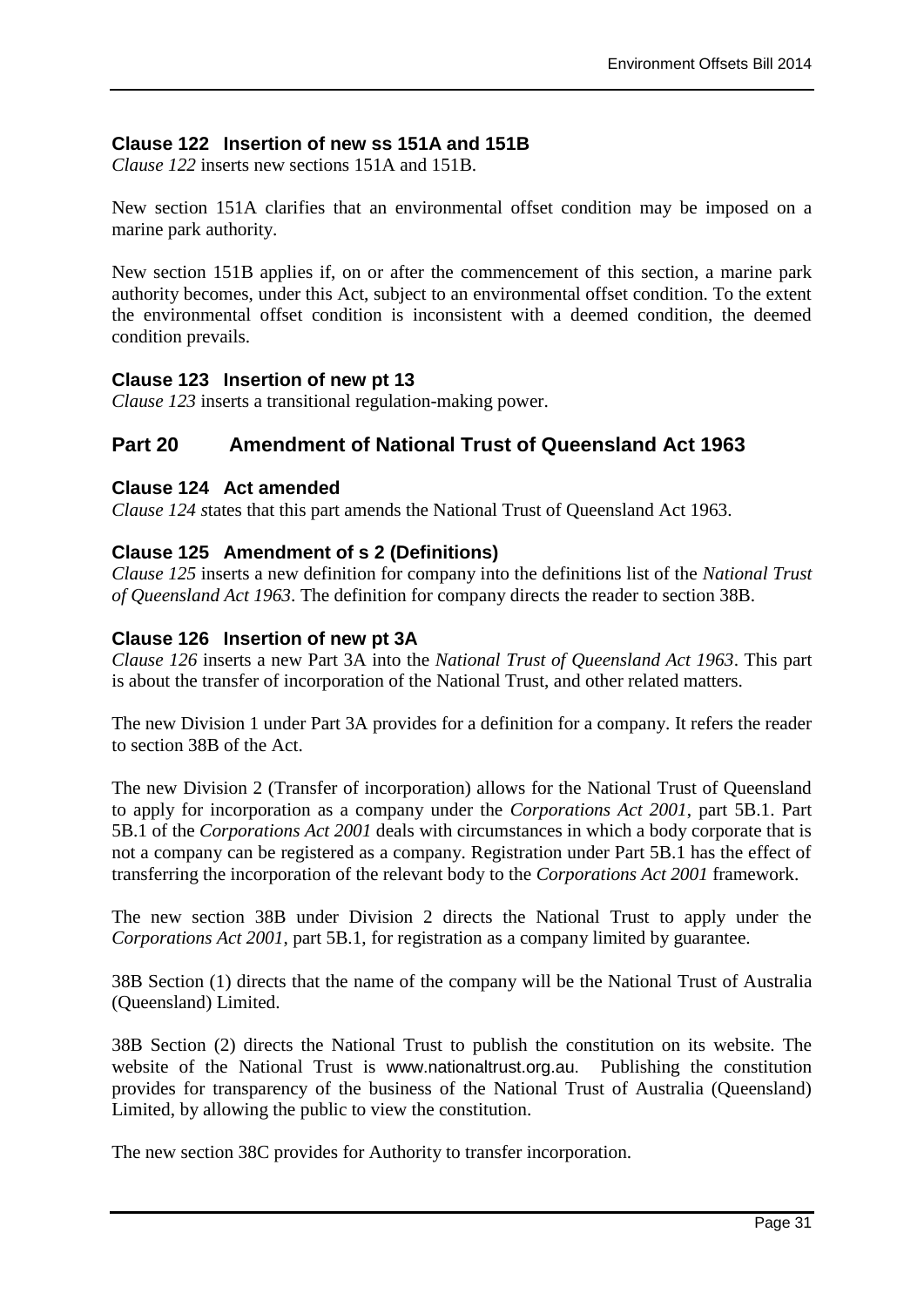38C Section (1) gives authority for the National Trust to transfer incorporation to a company limited by guarantee under the *Corporations Act 2001*, part 5B.1. This is necessary as Section 601BC(8)(d) of the *Corporations Act 2001* states that the application to be registered as a company must be accompanied by evidence that, under the law of its place of incorporation, the transfer of the body's incorporation is authorised. This clause permits, or authorises, the National Trust to become an incorporated company.

38C Section (2) directs the National Trust to undertake all necessary action to apply for registration as a company limited by guarantee under the *Corporations Act 2001*, part 5B.1. This necessary action may include such things as administrative paperwork and gaining the National Trust Board endorsement of the company's constitution.

38C Section (3) states that this part applies despite any other provisions of the *National Trust of Queensland Act 1963* or the *Currumbin Bird Sanctuary Act 1976*.

A new section 38D provides for entries in relation to the National Trust in registers, such as a relevant land register. This section states that if a person keeps a register and there is an entry in the register in relation to the National Trust, than, that person must change the register so that the entry is in relation to the company of the National Trust of Australia (Queensland) Limited. This change to the register must occur if the company of the National Trust of Australia (Queensland) Limited provides a copy of the registration certificate to the company.

A new section 38E directs the company of the National Trust of Australia (Queensland) Limited to give a copy of the certification of registration to the chief executive, as soon as practicable, and publish it on the company's website.

A new Division 3 provides for the application of particular provisions on registration of company.

A new Section 38F provides for the provisions of the *National Trust of Queensland Act 1963*  which stop applying once the National Trust becomes an incorporated company.

38F (a) provides for sections 3 to 38 (the bulk of the *National Trust of Queensland Act 1963*) and sections 39 and 42, to no longer apply if the National Trust becomes an incorporated company.

38F (b) relates to the *Duties Act 2001.* As an incorporated company, the National Trust of Australia (Queensland) Limited will no longer have statutory standing, and will not be eligible for exemptions under the *Duties Act 2001*, for the payment of duties relating to obtaining a mortgage, or buying or acquiring a property. Instead of having a set exemption that is legislated, the independent National Trust of Australia (Queensland) Limited has the option of seeking ex-gratia fee relief for these types of duties.

38 (c) relates to the *Statutory Bodies Financial Arrangements Regulation 2007*, schedules 2 and 5, entry for *National Trust of Queensland Act 1963.* Once the National Trust becomes an independent company, they are no longer eligible for inclusion in these schedules which relate to statutory bodies.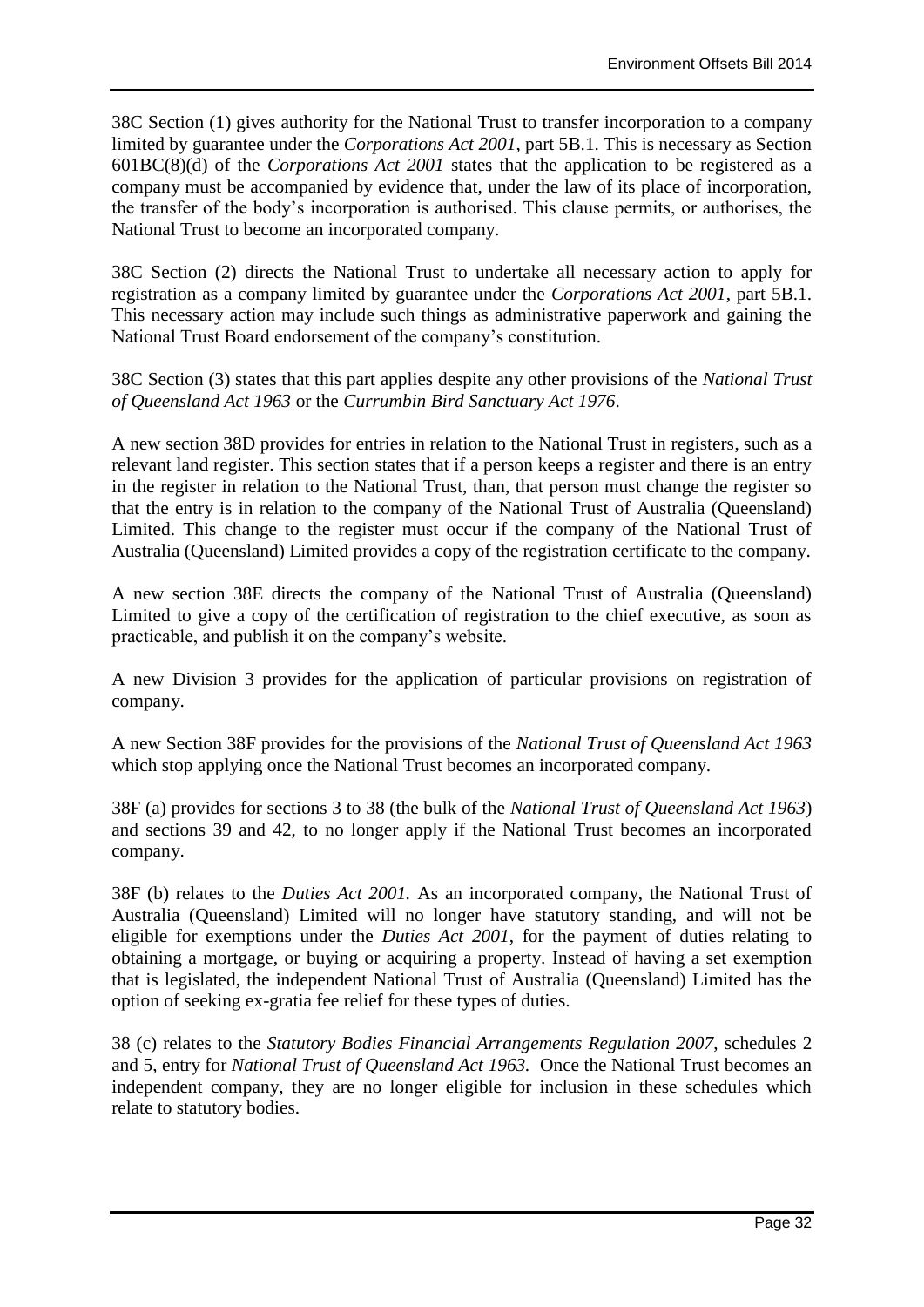## **Clause 127 Insertion of new pt 5**

*Clause 127* inserts a new Part 5 Expiry of Act. The new Section 43 states that the Act expires on the day this section commences.

## **Part 21 Amendment of Nature Conservation Act 1992**

## **Clause 128 Act amended**

*Clause 128* states that this part amends the *Nature Conservation Act 1992*.

#### **Clause 129 Insertion of new s 66 and 66A**

*Clause 129* inserts a new section 66 and 66A.

New section 66 clarifies that an environmental offset condition may be imposed on a protected area authority under the Act.

New section 66A applies if, on or after the commencement of this section, a protected area authority becomes, under this Act, subject to an environmental offset condition. To the extent the environmental offset condition is inconsistent with a deemed condition, the deemed condition prevails.

## **Clause 130 Insertion of new pt 5, div 9**

*Clause 130* inserts new section 100I and 100J.

New section 100I clarifies that an environmental offset condition may be imposed on a wildlife authority.

New section 100J applies if, on or after the commencement of this section, a wildlife authority becomes, under this Act, subject to an environmental offset condition. To the extent the environmental offset condition is inconsistent with a deemed condition, the deemed condition prevails.

#### **Clause 131 Insertion of new pt 12, div 6**

*Clause 131* inserts a transitional regulation-making power.

## **Part 22 Amendment of Queensland Heritage Act 1992**

#### **Clause 132 Act amended**

*Clause 132 states that this part amends the Queensland Heritage Act 1992.*

## **Clause 133 Amendment of s 10 (Membership of council)**

*Clause 133* provides for the amendment of section 10 (Membership of council) of the *Queensland Heritage Act 1992,* to allow for the continuation of the National Trust's membership of the Queensland Heritage Council, after the National Trust becomes an incorporated company. This is done by omitting the name of the National Trust of Queensland and replacing it with the name of the National Trust of Australia (Queensland) Limited.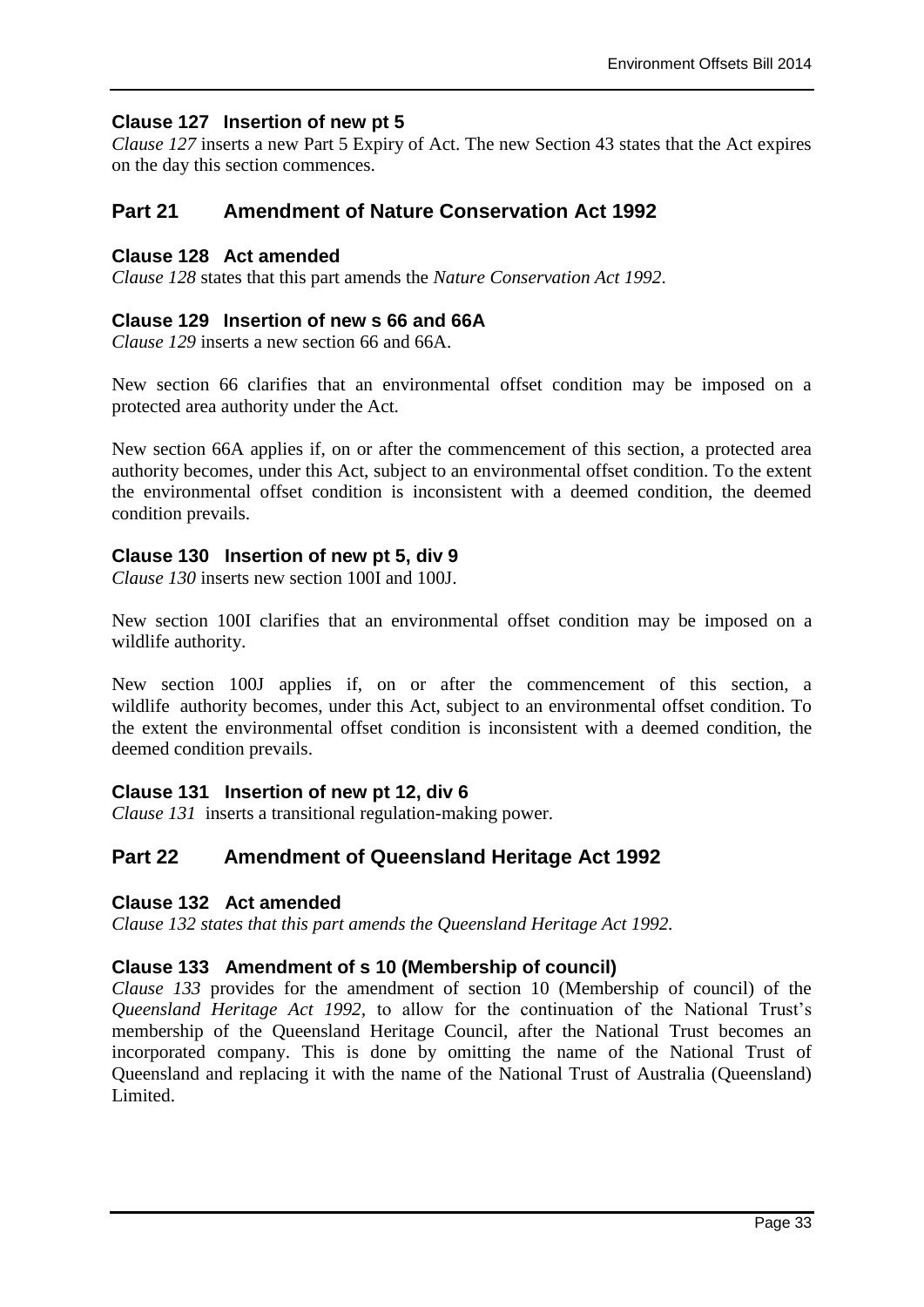## **Clause 134 Insertion of new pt 15, div 4**

*Clause 134* provides for the insertion of a new Part 15, Division 4 – Transitional provision for Environmental Offsets Act 2014, into the *Queensland Heritage Act 1992.* 

The new section 196 provides for a reference to the National Trust of Queensland in the *Queensland Heritage Act* to taken to be a reference to the National Trust of Australian (Queensland) Limited, if the National Trust becomes registered under the *Corporations Act 2001*.

### **Clause 135 Omission of pt 15, div 4**

*Clause 135* provides for the current part 15, division 4 to be omitted.

## **Part 23 Amendment of Sustainable Planning Act 2009**

#### **Clause 136 Act amended**

*Clause 136* states that this part amends the *Sustainable Planning Act 2009*.

#### **Clause 137 Amendment of s 244 (Development approval includes conditions)**

*Clause 137* amends section 244 to clarify that a development approval also includes any conditions that under another Act must apply to the development approval. This amendment is to align with Part 6.

## **Clause 138 Amendment of s 346A (Environmental offset conditions)**

*Clause 138* aligns the existing power to impose environmental offset conditions with the Bill.

#### **Clause 139 Insertion of new ch 10, pt 10**

*Clause 139* inserts new sections 970, 971, 972 and 973.

New section 970 provides for environment offset payments to be made to the environmental offset trust if required under an environmental offset condition imposed before the commencement of the Act.

New section 971 continues the effect of local planning instruments in force immediately before the commencement of the Bill. If a provision of a local planning instrument,

local planning scheme or development control plan to which this section applies is inconsistent with the requirements with parts 3, 5, 6, 8 or 11, the instrument, scheme or plan prevails to the extent of the inconsistency.

New section 972 applies if, on or after the commencement of this section, a development approval becomes, under this Act, subject to an environmental offset condition. To the extent the environmental offset condition is inconsistent with a deemed condition, the deemed condition prevails.

New section 973 provides a transitional regulation-making power.

## **Part 24 Amendment of Vegetation Management Act 1999**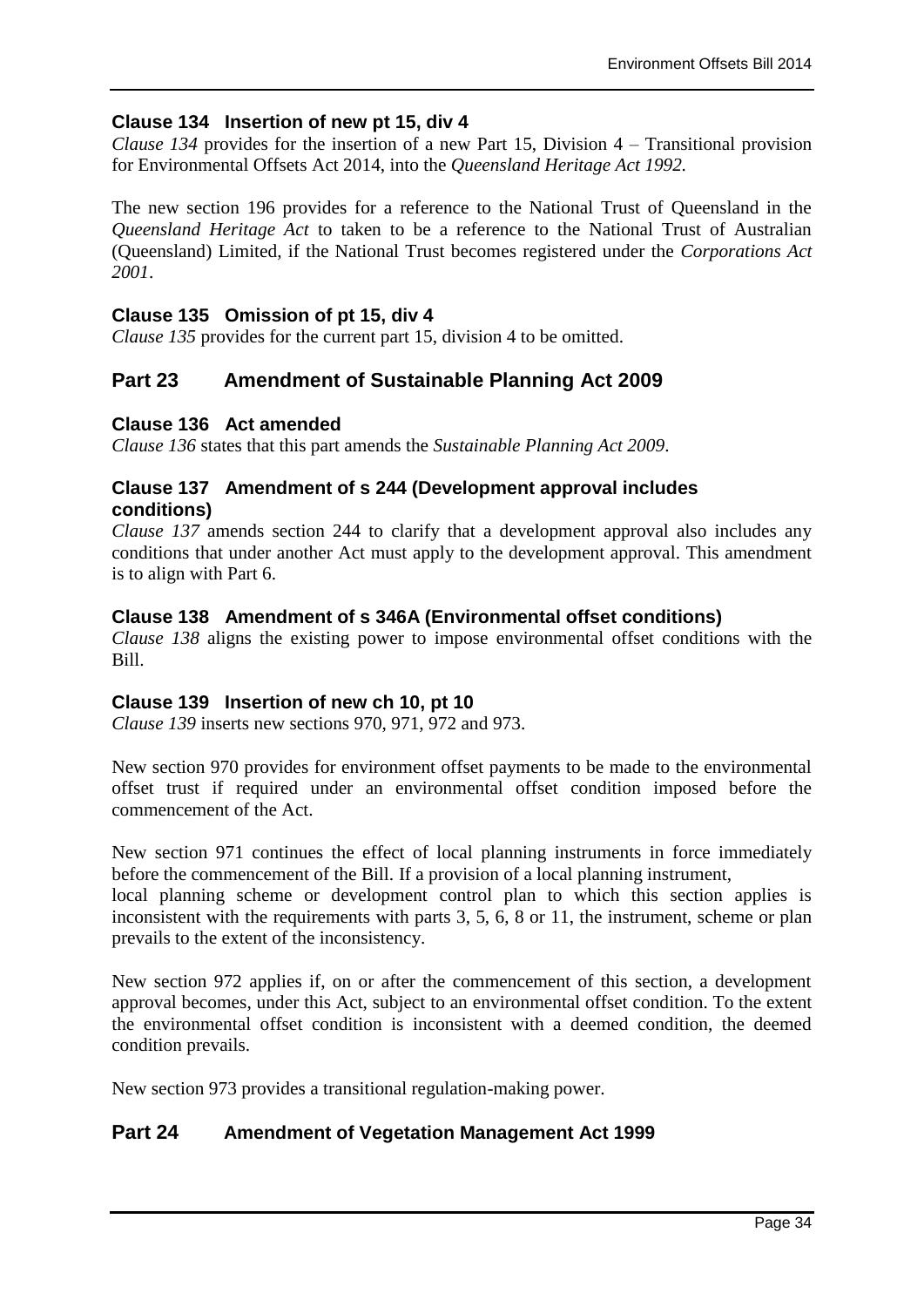## **Clause 140 Act amended**

*Clause 140* states that this part amends the *Vegetation Management Act 1999*.

## **Clause 141 Omission of pt 2, div 2A, sdiv 2A**

*Clause 141* removes part 2, divisions 2A, subdivision 2A to remove reference to the 'Policy for Vegetation Management Offsets'. The removal of this section is necessary to provide for the environmental offset policy established under the *Environmental Offsets Act 2014*.

## **Clause 142 Amendment of section 19L (Ending declaration)**

*Clause 142* provides for the ending of a declaration for an area of high nature conservation value if the area is also a legally secured offset area and the holder of an authority has entered into an agreed delivery arrangement in relation to an environmental offset for impacts to the area.

## **Clause 143 Omission of pt 2, div 6A**

*Clause 143* removes additional references to the vegetation management offsets which are made redundant through the introduction of the *Environmental Offsets Act 2014*.

#### **Clause 144 Insertion of new pt 6, div 10**

*Clause 144* inserts new sections 122 and 123.

New section 122 provides for the continued effect of particular agreements issued prior to the commencement of the Act despite the repeal of section 22DG in the *Vegetation Management Act 1999*.

New section 123 provides a transitional regulation-making power.

#### **Clause 145 Amendment of schedule (Dictionary)**

*Clause 145* amends certain terms in relation to environmental offsets. This clause also provides for sufficient removal of the term 'Policy for Vegetation Management Offsets' and explicitly refer to the environmental offsets policy provided for under the Environmental Offsets Act to be applied for the purposes of the *Vegetation Management Act 1999*.

## **Part 25 Minor amendments**

#### **Clause 146 Act amended**

*Clause 146* states that Schedule 1 amends the Acts mentioned in it.

## **Part 26 Consequential amendments of Environmental Offsets Act 2014**

#### **Clause 147 Amendment of long title**

*Clause 141 amends the long title.*

## **Schedule 1 Minor Amendments**

## **Coastal Protection and Management Act 1995**